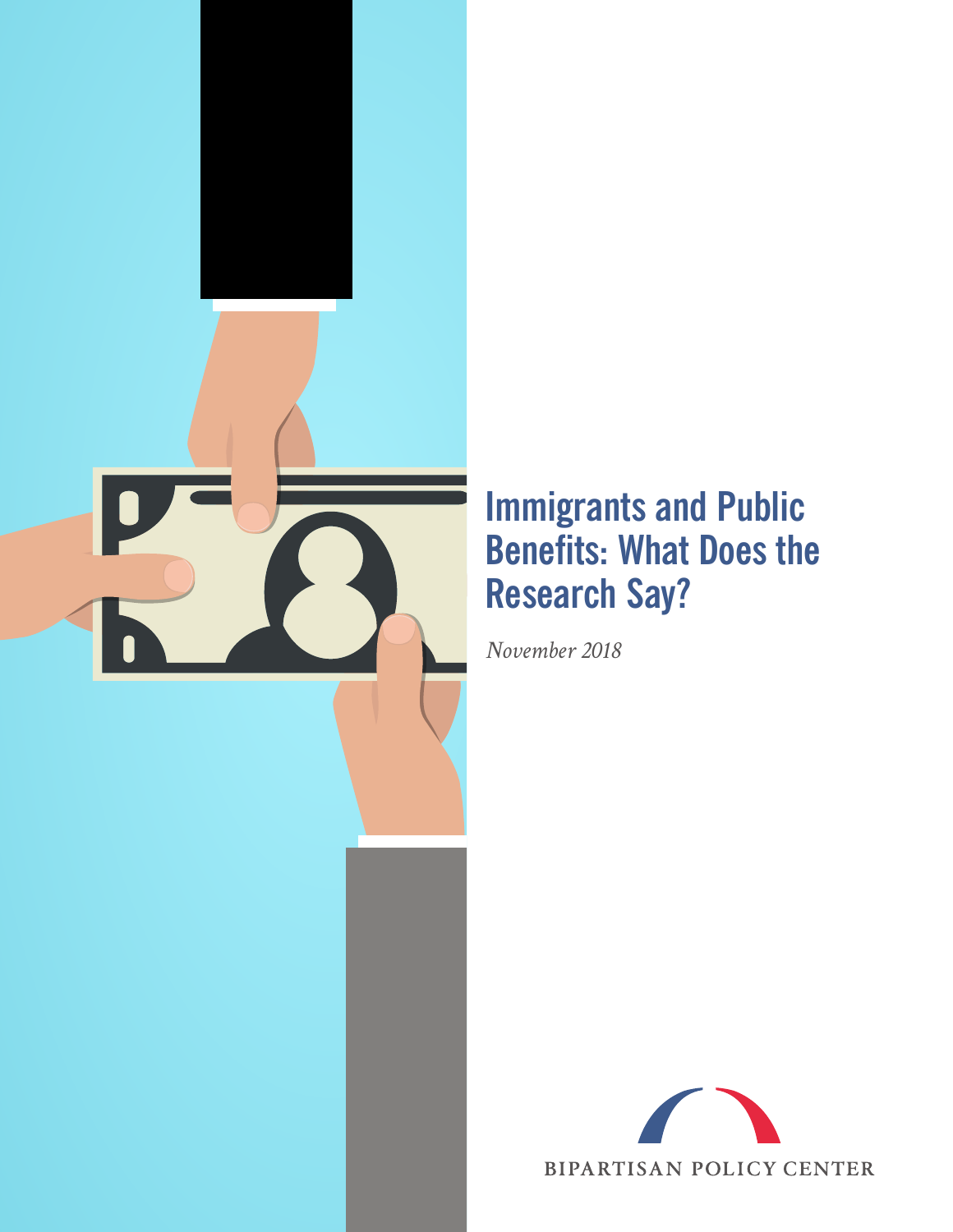## **AUTHORS Tim O'Shea**

*Intern*

**Cristobal Ramón** *Policy Analyst*

#### **ACKNOWLEDGMENTS**

The authors would like to thank the following individuals for their contributions to this report: Theresa Cardinal Brown, Laura Hall, Jordan LaPier, and Katie Sullivan.

#### **DISCLAIMER**

The findings and analysis expressed herein do not necessarily represent the views or opinions of the Bipartisan Policy Center's founders, board of directors, or funders.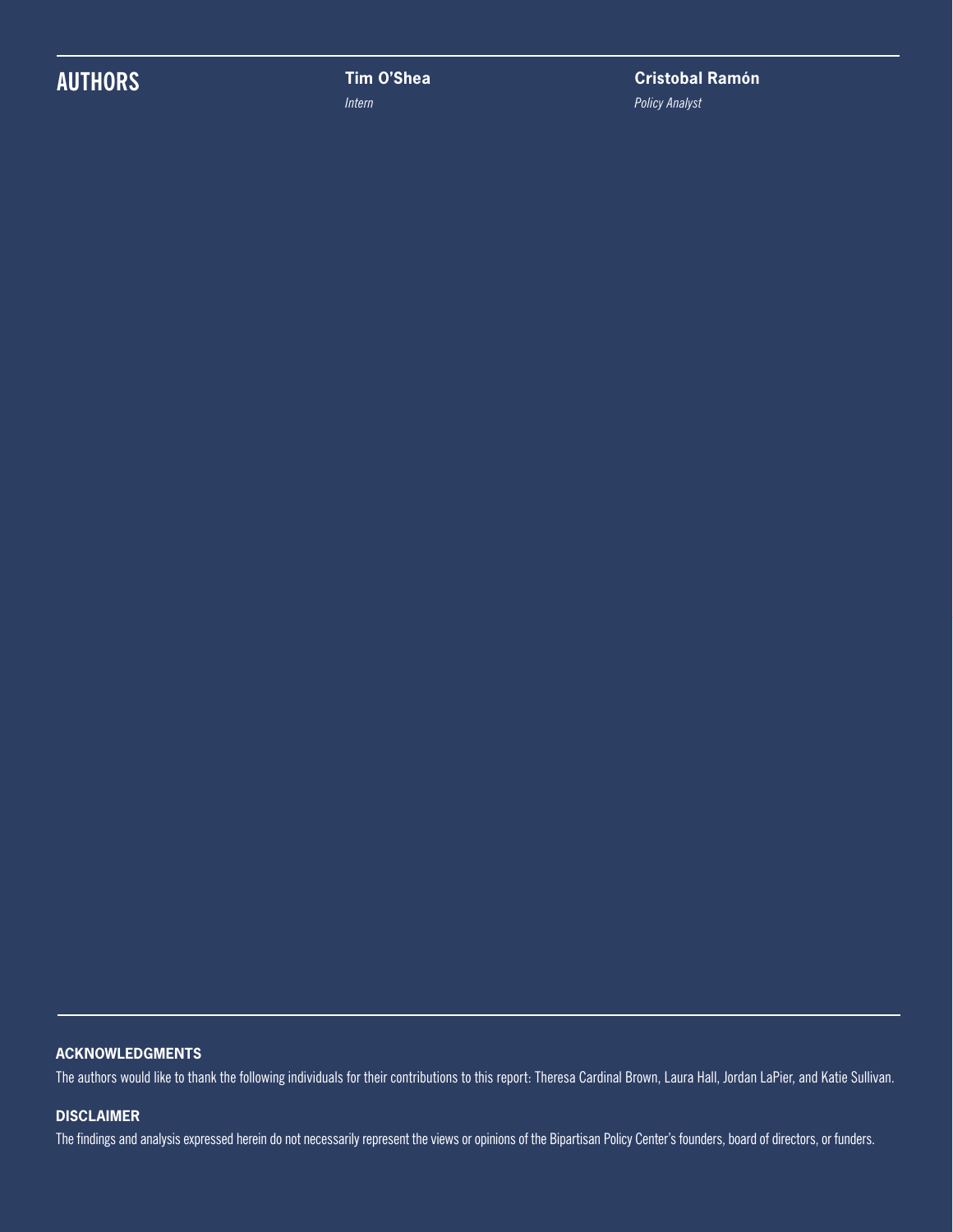#### **Introduction 4**

#### **A Review of Research on Immigrant 5 Use of Public Benefits**

What Laws Regulate Immigrant Access to Public Benefits? Do Immigrants Use Public Benefits More Than Other Groups? What Groups of Immigrants Use Public Benefits? Refugee Use of Public Benefits What Fiscal Impact Do Immigrants Have on Public Benefits Programs?

#### **The Impact of Legislation and Other Factors 9 on Immigrant Use of Public Benefits**

How Have Federal Laws Shaped Immigrant Use of Public Benefits? State Laws on Immigrant Use of Public Benefits How Have Enforcement and Social Factors Impacted Immigrant Use of Public Benefits?

- **Conclusion 11**
- **Appendix 12**
- **Endnotes 13**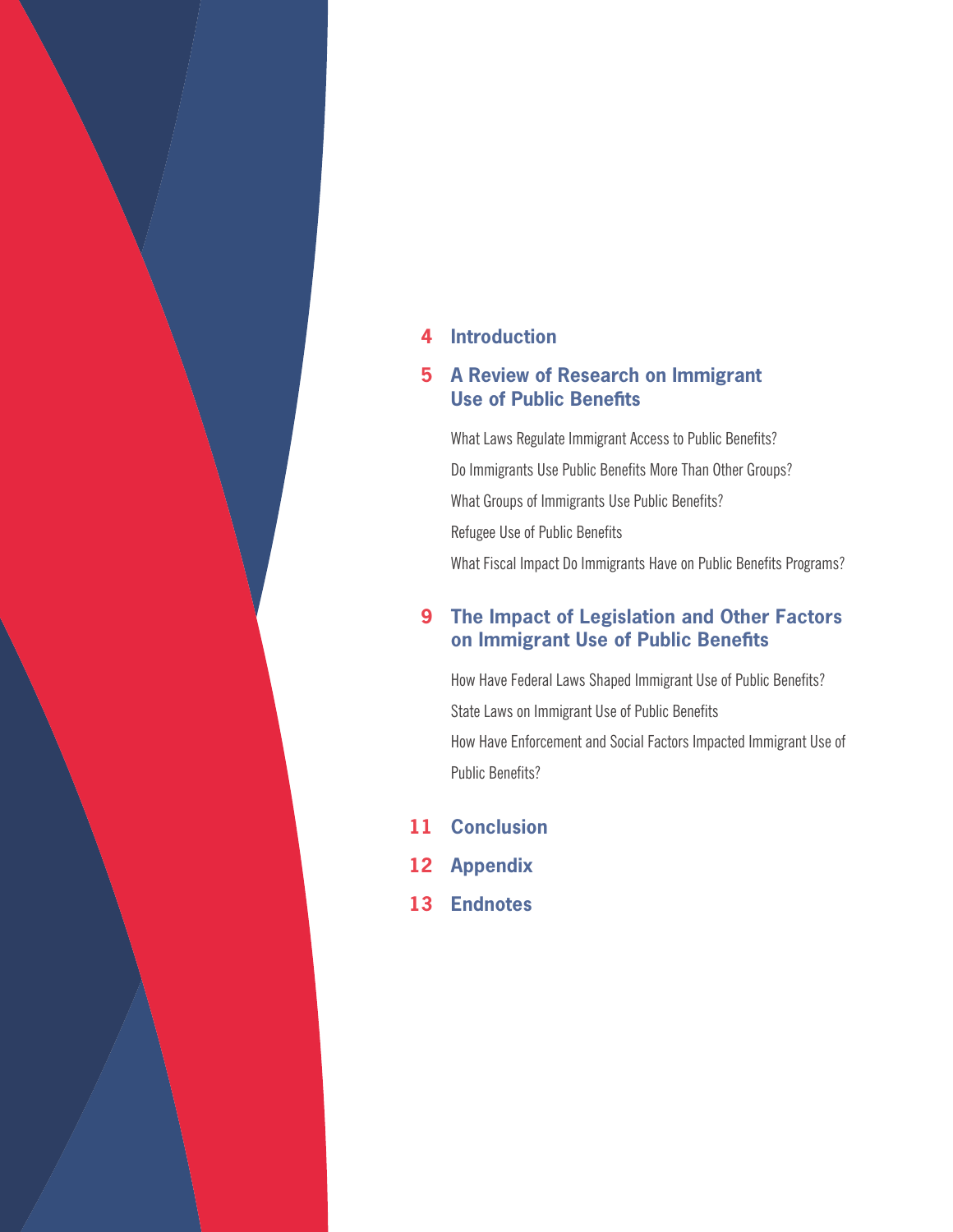# **Introduction**

Over the last 25 years, the use of public benefits by immigrants—especially undocumented immigrants—has served as a discussion point in the national debate over immigration. This issue gained national prominence in 1994 when voters in California approved Proposition 187, a state ballot initiative that prohibited undocumented immigrants from accessing nonemergency health care, public education, and other state services. While subsequent legislation overturned the initiative, Proposition 187 served as a precursor to the 1996 congressional reforms of federal welfare and immigration laws that restrict non-citizens' access to federal benefits. These laws allow states to extend or restrict benefits for non-citizens, establishing another component to the framework that regulates non-citizen access to these services. More recently, the Trump administration has proposed a new regulation that would make it harder for individuals who have used public benefits to access a visa or green card by changing the process for determining whether this use makes them ineligible to move to the United States.

Researchers have conducted a range of studies on the use of public benefits by immigrants and their families. The academic literature on this topic is varied, often reflecting the ideological and methodological approaches of their authors. For instance, researchers affiliated with the restrictionist Center for Immigration Studies publish studies that show immigrant-headed households use significantly more public benefits than native-born Americans. Researchers affiliated with more pro-immigration groups, such as the Cato Institute, produce studies that show immigrants use these benefits at lower rates.

This literature review attempts to discern where the preponderance of research lies on immigrant use of public benefits. In summary, the majority of research reviewed shows that individual immigrants use public benefits at lower rates and at lower portions than native-born Americans. Households with immigrant parents and U.S. citizen children may use benefits at higher rates than other household types, however. Immigrants have a fiscal impact on these programs, but the types of taxes and benefits authors include in their studies determine whether this effect is positive or negative. Finally, concerns about immigration enforcement may lead fewer immigrants or individuals with immigrant backgrounds to use or to register for these services, even when they are legally permitted to do so, suggesting that an individual's circumstances—not laws regulating access to public benefits—may be the key factor that dictates their use of public benefits.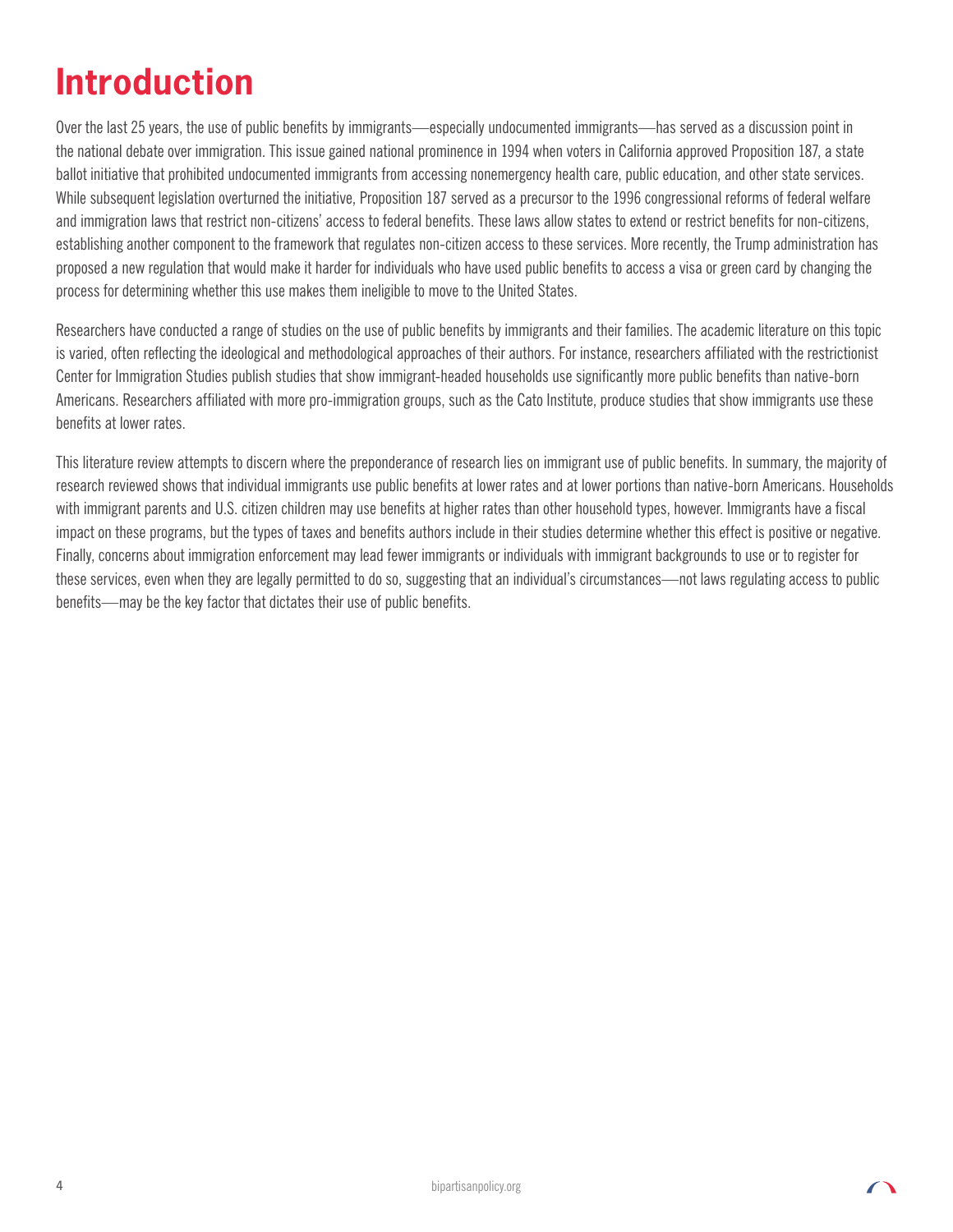## **A Review of Research on Immigrant Use of Public Benefits**

## **WHAT LAWS REGULATE IMMIGRANT ACCESS TO PUBLIC BENEFITS?**

The Personal Responsibility and Work Opportunity Reconciliation Act (PRWORA) of 1996 and the Illegal Immigration Reform and Immigrant Responsibility Act (IIRIRA) of 1996 established the current framework governing non-citizen access to federal public benefits in the United States.<sup>1</sup> These laws focus on two categories of benefits: cash assistance and non-cash assistance. Cash assistance is financial support meant to supplement an individual's income, including Supplemental Security Income (SSI) and Temporary Assistance for Needy Families (TANF).<sup>a</sup> Meanwhile, non-cash assistance can include affordable housing vouchers, energy subsidies, Medicaid, and food stamps, among other programs.

PRWORA limits both types of benefits to "qualified" and "eligible" immigrants, namely individuals who have legal permanent resident status or other permanent authorization to reside in the United States, such as refugee status, and who have resided in the United States for five years.<sup>2</sup> These laws bar non-permanent residents from cash assistance benefits, as well as Medicaid, the Children's Health Insurance Program (CHIP), the Supplemental Nutrition Assistance Program (SNAP), SSI, and TANF.<sup>3</sup> The law limits benefits for undocumented immigrants to emergency medical care and Women, Infants, and Children (WIC) assistance.<sup>4</sup>

IIRIRA also puts restrictions on immigrant use of cash benefits; it requires immigrants who sponsor relatives who later receive benefits to pay back any federal public benefits paid to the immigrant they sponsor, including TANF, SSI, SNAP, nonemergency Medicaid, and CHIP.<sup>5</sup> However, because enforcement of the sponsor reimbursement is left to the states, some areas choose not to seek the repayment.<sup>6</sup> Finally, the Affordable Care Act also limits enrollment in its insurance markets to "qualified" and "eligible" immigrants.<sup>7</sup> Proposed regulations under consideration by the Trump administration may also affect immigrant access to public benefits (see "Changes to the Public Charge Rule" on the right).

#### **Changes to the Public Charge Rule**

Proposed federal regulations may also shape the framework regulating non-citizen access to public benefits. Under immigration law, U.S. officials can reject a green card application if they believe the applicant will become what is termed a "public charge." As currently defined by the Department of Homeland Security, the term refers to an individual who will become primarily dependent on public cash assistance or who will receive long-term care at government expense. U.S. citizens or green card holders who sponsor family members must show an ability to financially support the applicants to address these legal requirements related to public charges.10 Non-immigrants must also prove that they will not become a public charge, which is usually interpreted to mean that they have sufficient resources to support themselves and any accompanying dependents for the duration of their proposed stay and activities while in the United States. For example, student visa applicants must show that they have sufficient resources to cover the costs of their education and living expenses for the duration of their course of study.

The Trump administration has proposed a change to the public charge rule, $11$  which would for the first time include several categories of non-cash assistance programs in its determination of public charge status, greatly expanding the possible targets for inadmissibility to the United States.<sup>12</sup> These public benefits would include those that "can be monetized," such as SNAP, SSI, and TANF, as well as those that cannot, such as Medicaid and subsidized housing.13 It would additionally expand the scope of consideration for public-charge status by including lower levels of benefits usage in their determinations and by including the benefits usage of immediate family members rather than solely an individual.<sup>14</sup> Finally, the rule would also require adjudicators to take into account an applicant's background—such as health, education, and wealth—when determining whether the individual falls into this category.<sup>15</sup> Media outlets report that the administration will release a similar rule that would allow authorities to deport individuals with legal status in the United States for falling into the public charge category.<sup>16</sup>

 $\mathrm{^{a}}$ Studies of cash assistance also sometimes include programs that performed similar functions at different points in time. For example, many studies include Assistance for Families with Dependent Children, the precursor to TANF.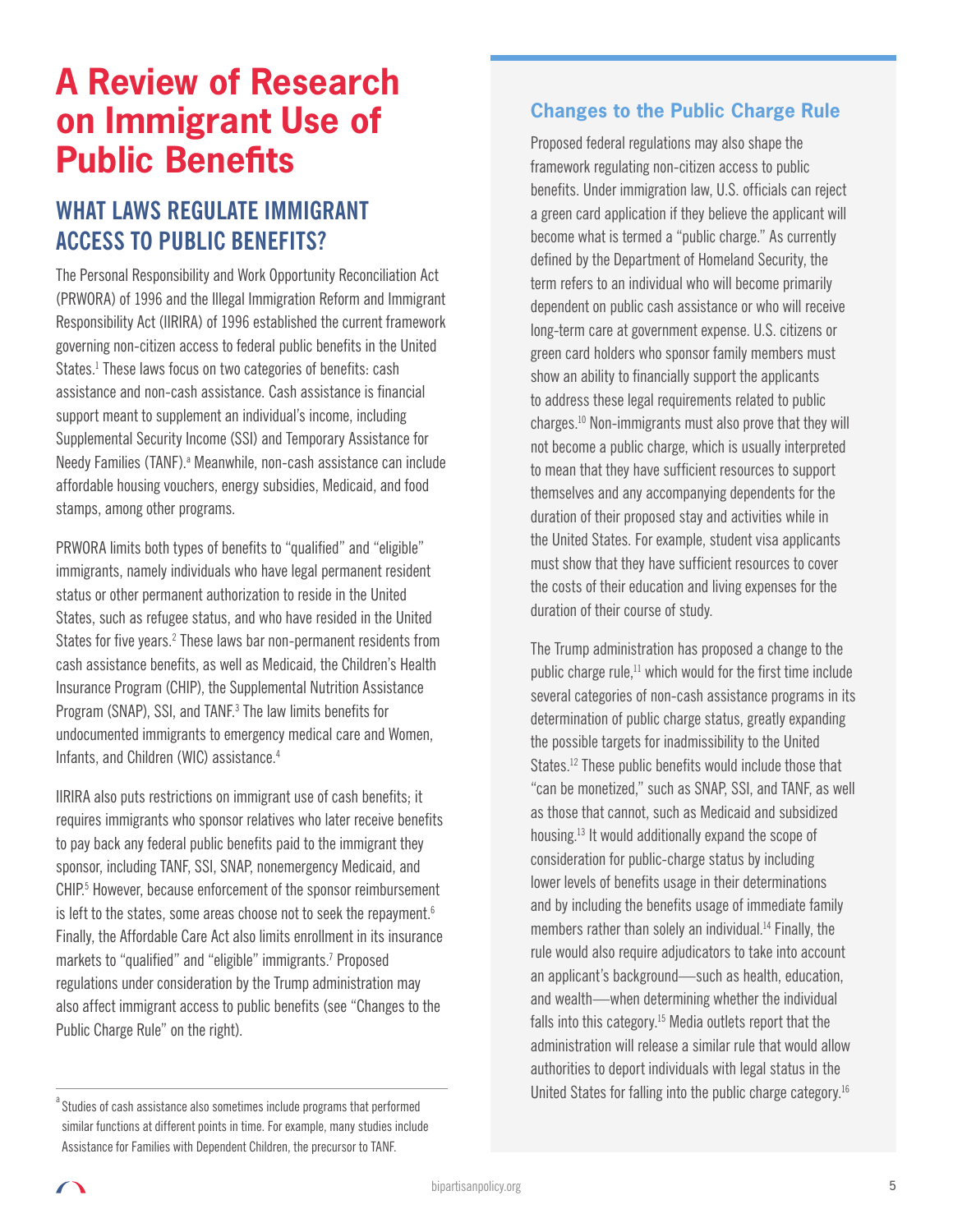While these federal laws created a uniform framework for access to federal benefits, state governments have pursued widely diverging sets of rules for state-level assistance. Twenty-seven states provide cash assistance to at least one immigrant classification group barred from federal assistance under PRWORA and IIRIRA, and seven states do the same with food assistance.<sup>8</sup> Twenty-eight states also provide Medicaid or CHIP coverage for immigrant women or children who would otherwise be barred, and 14 states provide prenatal care for pregnant immigrant women.<sup>9</sup> Due to the federal bars, states can only provide these benefits with state government funds.

### **DO IMMIGRANTS USE PUBLIC BENEFITS MORE THAN OTHER GROUPS?**

Most research into immigrants' benefits usage finds that individual immigrants use public benefits at lower rates and at lower levels than native-born Americans. However, some researchers debate whether individuals or households are the right measure for determining immigrants' benefits usage; some researchers argue that when looking at immigrant-headed households, which may also include U.S. citizens, immigrants use these benefits at higher rates (see "Immigration-Headed Households and Immigrant Use of Public Benefits" on page 7).

#### *Most research into immigrants' benefits usage finds that individual immigrants use public benefits at lower rates and at lower levels than native-born Americans.*

Most studies of benefits usage by individuals find that immigrants access benefits at or below the usage rate for native-born Americans. This includes studies that look at sets of benefits, including Aid to Families with Dependent Children (AFDC), SSI, and General Assistance, 17,18 as well as Medicaid, CHIP, and SNAP.19,20 Research that looks at adults and children separately finds that non-citizen adults and children are less likely to use Medicaid, CHIP, and SNAP than native-born adults and citizen children, respectively.<sup>21</sup> These same studies find that per-beneficiary expenditures for benefits like Medicaid, CHIP, and SNAP are also lower for immigrants than for natives.<sup>22</sup>

Various researchers also use different definitions of public benefits to assess this question. Some authors argue that because different welfare programs inevitably have different usage profiles and eligibility requirements, including as many welfare measures as possible is the most accurate method of gauging immigrant usage rates.<sup>23</sup> Research produces different results depending on which benefits measures are included. For example, a 1999 study evaluated whether immigrant groups were more likely to move to areas with less stringent welfare eligibility. When the study used AFDC and food-stamp programs to assess this issue, the author found that refugees and green card holders were the only groups that moved to these states. However, green card holders but not refugees were more likely to move to these states when the study used SSI and food stamps to analyze this question.<sup>24</sup>

Finally, some research suggests that non-citizen use of public benefits may limit their availability to other eligible populations. In programs with limited resources, such as public housing, the limitations could generate competition among population groups if immigrants gain disproportionately more access to these benefits.<sup>25</sup> This competition for benefits depends on whether these limitations are short-term or long-term constraints. For example, one study shows that in-state tuition for immigrants is unlikely to trigger long-term shortages or tuition increases, because university constraints like class seats are only fixed in the short term.<sup>26</sup> However, another study finds that immigration does not impact TANF levels or total spending for this benefit, suggesting that immigration does not shape the welfare state's growth or benefit levels.<sup>27</sup> In a national survey conducted by the Bipartisan Policy Center a large number of Americans are concerned that immigrants are taking benefits that should go to Americans first.<sup>28</sup> However, further research is necessary to substantiate these perceptions.

### **WHAT GROUPS OF IMMIGRANTS USE PUBLIC BENEFITS?**

Studies that examine how different immigrant groups access various public benefits find that older immigrant couples with young children and elderly immigrants tend to use welfare the most.<sup>39</sup> Other research finds that immigrants from Canada and South America tend to have lower usage rates of food stamps, public housing, heat subsidies, and cash benefits than immigrant groups from regions such as Asia, Africa, or Europe.40 Finally, research from 2011 shows that immigrants who naturalize and become U.S. citizens have lower usage rates of food stamps, public housing, heat subsidies, and cash benefits than green card holders when compared across all countries of origin.<sup>41</sup>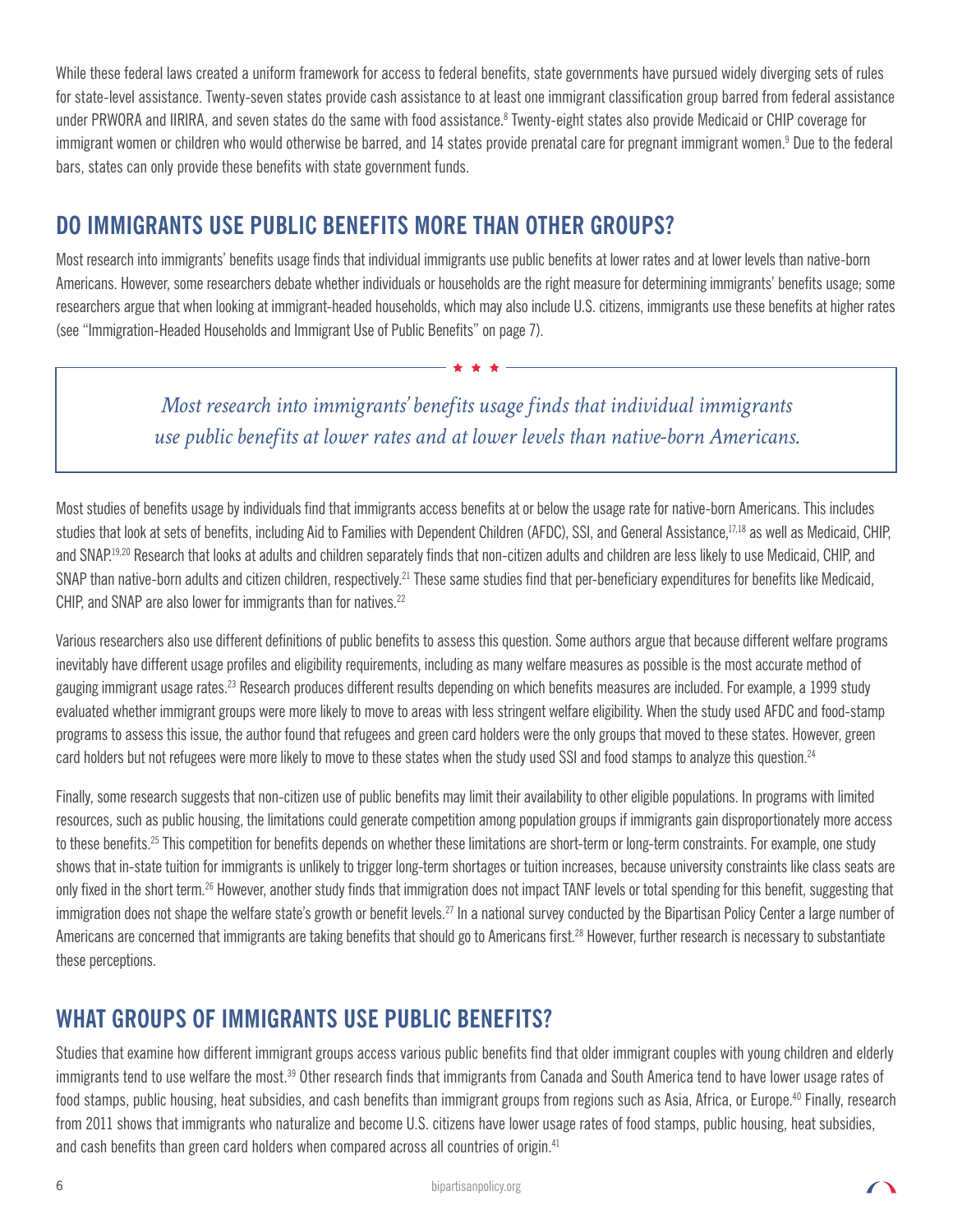#### **Immigrant-Headed Households and Immigrant Use of Public Benefits**

Researchers debate whether using immigrant-headed households as the unit of analysis accurately assesses whether immigrants use public benefits more than native-born Americans. Proponents of using households as the measure, mostly those in the immigrationrestriction camp, argue that this method is more precise because immigrants can gain access to social benefits programs through their U.S. citizen or legal permanent resident children or spouses. Restrictionist researchers also argue that even if the U.S. citizen is the direct recipient of the benefit, the rest of the household also gains, because it frees up household resources that would otherwise be used in support of the citizen.<sup>29</sup> Other researchers, however, reject this approach, arguing that the use of public benefits by U.S. citizens are permissible by law and should not count as the same as direct immigrant access.<sup>30</sup> They assert that analyses based on households that fail to adjust for larger immigrant household sizes produce skewed results against immigrants.<sup>31</sup> Finally, these researchers oppose using households as the unit for analysis because public benefits programs like Medicaid, CHIP, and SSI provide benefits to individuals rather than to entire households.<sup>32</sup>

While there are arguments in support of both claims, research on households with immigrant parents and U.S. citizen children seems to show that those households may use benefits at higher rates than other household configurations. The proponents of this approach, while they have been heavily critiqued in their field, find that immigrant-headed households use benefits such as Medicaid, TANF, and WIC at higher rates than native-headed households, even when adjusted for household size.<sup>33,34</sup> Another analysis of cash assistance, SNAP benefits, and Medicaid usage rates by all-native, all-immigrant, and mixed households supports this position, finding that households with citizen children and non-citizen parents have the highest usage rate compared with the other groups.<sup>35</sup>

However, studies that look only at cash assistance and SSI use by immigrant households support the household approach, finding that non-citizen children are less likely to receive benefits than citizen children in all-citizen households.36 In particular, a 2016 National Academies of Science study, *The Economic and Fiscal Consequences of Immigration*, which examined the comparative use of cash welfare, food stamps, and SSI for households under 200 percent of the federal poverty line found that immigrant households have lower utilization rates than native-headed households.<sup>37</sup> Finally, research that controls for social characteristics—including education, income, and immigration status—finds that non-refugee immigrant and native households use similar levels of AFDC, SSI, and General Assistance.<sup>38</sup>

Most researchers in this area continue to argue that individual usage is the proper measure of immigrants' use of benefits. However, advocates on both sides of the issue tend to gravitate toward the research that supports their preferred policy positions. It is notable, however, that the proposed regulation from the Trump administration on public charges (see "Changes to the Public Charge Rule" on page 5) seems to take the household view, since it would examine the use of benefits by other members of an immigrant's household to determine whether an immigrant meets the burden of establishing that they are not a public charge in order to qualify for a green card.

Researchers who examine immigrants use of benefits over time find that immigrants who live in the United States for extended periods decrease their use of SSI, public housing/rent subsidy, public assistance, food stamps, and Medicaid the longer they reside in the United States.<sup>42</sup> Other researchers who look at this issue believe this pattern stems from two factors: (1) using social benefits at the start of an individual's time in the United States allows immigrants to achieve social mobility,43 and (2) improvements in immigrant education or economic status may also reduce their need for welfare over time, while still increasing their tax contributions.<sup>44</sup>

#### **REFUGEE USE OF PUBLIC BENEFITS**

Studies show that refugees tend to use AFDC, General Assistance, and SSI more than immigrants entering the country with a non-refugee status.<sup>45</sup> This is unsurprising given that refugees often arrive with little or no financial resources and often do not have the same social networks in the United

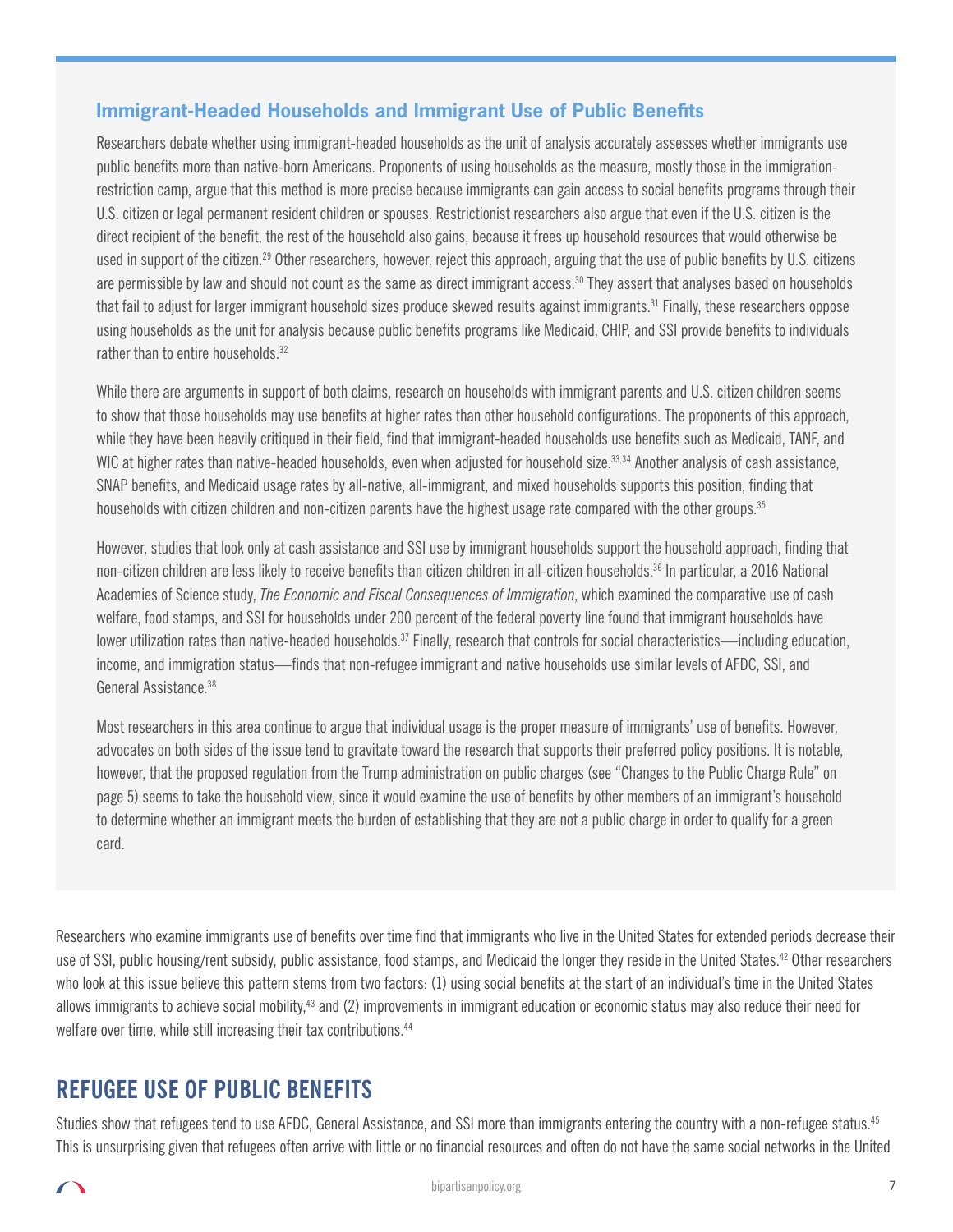States as other voluntary immigrants. However, while it may be due to the economic and social profile of refugees themselves, high refugee usage rates are also likely a result of the Office of Refugee Resettlement intentionally placing refugees in areas with amenable welfare-eligibility laws.<sup>46</sup>

#### **WHAT FISCAL IMPACT DO IMMIGRANTS HAVE ON PUBLIC BENEFITS PROGRAMS?**

Studies also compare the extent to which immigrants pay the federal, state, and local taxes that fund benefits programs with their use of them (for example, whether immigrant access to benefits provides a net fiscal gain or loss to the programs themselves). This research shows that immigrants do have a fiscal impact on these programs, but the inclusion or exclusion of different types of taxes and benefits programs in the evaluation can determine whether immigrants emerge as a net positive or negative to the fiscal base of these programs.

Some studies exclude excise taxes, such as gasoline taxes and vehicle registration fees, while other studies fail to include federal tax contributions even though federal block grants help finance state-level social benefits.<sup>47</sup> Still other studies exclude public benefits programs, such as Social Security and Medicare, from their analyses because those programs are technically social insurance programs and not welfare. In one such analysis by the Center for Immigration Studies, immigrants are calculated to be net beneficiaries of welfare when considering Medicaid, SSI, SNAP, and TANF.<sup>48</sup>

Methodology decisions about which programs to include can determine whether immigrants have a positive or negative fiscal impact on public benefits. Most estimations indicate that immigrants are strong net contributors to Social Security and Medicare, because many unauthorized immigrants work "on the books" using stolen or fraudulent Social Security numbers and therefore have payroll taxes for these programs withheld. Such situations mean billions of dollars are paid into those programs by individuals who cannot collect those benefits in the future.<sup>49</sup> Other research indicates that the low incomes, and therefore low-income taxes, of immigrants mean that their federal contributions are much lower than native-born Americans, but researchers have not yet compared this with their actual use of government benefits.<sup>50</sup>

Studies also examine how immigrant employment affects tax revenue for these programs. Some research notes that the economic contributions of immigrant workers to the overall economy, indirect tax revenue, and reductions in welfare use in the general population due to increased overall employment can increase the tax base for these programs.<sup>51,52</sup> However, restrictionist authors argue that such assessments of immigrant contributions to public benefits programs also overlook spillover costs, such as the costs of increased English-language education funding for schools with immigrant children.<sup>53</sup>

Finally, an immigrant's duration of stay and the productivity of their children may influence their overall fiscal impact on public benefits programs. Studies that look at public benefits usage rates among recent and longer-term immigrants find that long-term immigrants generate higher tax contributions as their productivity grows over time. Even if an immigrant is currently a net beneficiary of the government, then studies may underestimate the benefit that they could contribute to the economy years later as their earnings grow.54

A report by the National Academies of Science on the economic impact of immigrants, which is considered the most extensive evaluation of these issues, noted that when the second- and third-generation descendants of immigrants are factored in, immigrants produce a more positive effect on public finances than otherwise predicted. For example, looking to data from 1994 to 2013, first-generation immigrants, including their dependent children, paid less in taxes than they received in public services, at a net cost of \$1,600 per year.55 However, higher economic productivity and education mean that the second and third generations provide net fiscal benefits of \$1,700 and \$1,300 per year, respectively.56

These different methods raise an important consideration in evaluating the fiscal impacts of immigrants on benefits programs or in the broader economy. Most studies use a static approach, evaluating the current tax revenue from and benefits paid to immigrants. However, more dynamic approaches that attempt to model and estimate future earnings and future benefits, as well as the fiscal impact of subsequent immigrant generations—although much more complex—could provide insight about future impacts of immigrants on these programs. This is important insofar as one of the largest undercounted factors for immigrant spillover benefits is the economic productivity of their children and their long-term contribution to the workforce, both of which make immigration in general a large benefit to public finances.57 However, like other research related to this topic, how the costs and benefits are calculated and for whom (the immigrants alone or their children as well), can be determinative of the outcome—and determinative of which studies will be hailed by which side of the debate.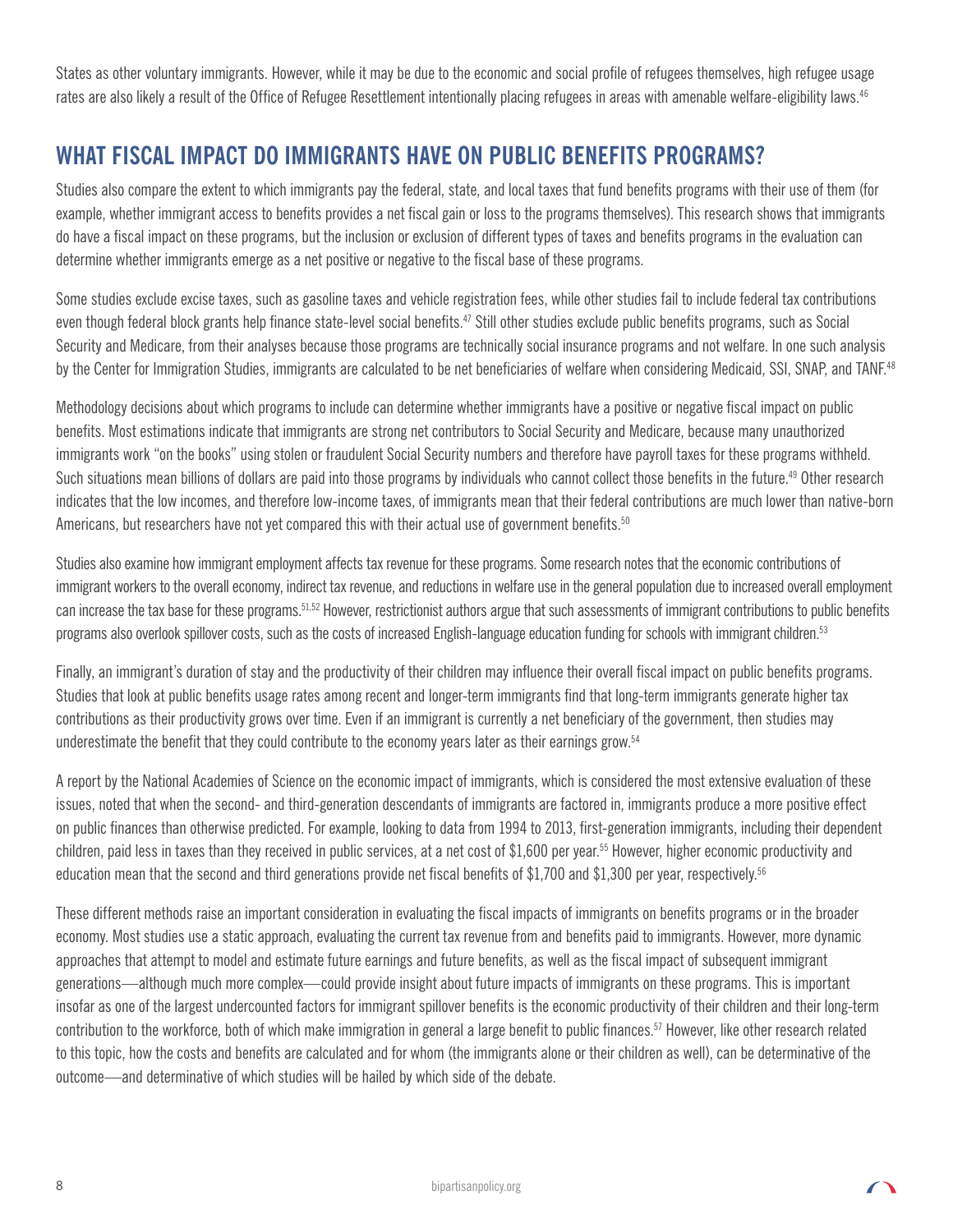# **The Impact of Legislation and Other Factors on Immigrant Use of Public Benefits**

### **HOW HAVE FEDERAL LAWS SHAPED IMMIGRANT USE OF PUBLIC BENEFITS?**

Some research finds that the adoption of federal laws that restrict immigrant access to public benefits may not impact the number of individuals who use those benefits. This research has generated significant debate over whether or not these laws prompt more immigrants to naturalize to regain these benefits, with researchers finding evidence to support both assertions. Finally, a small body of research theorizes that federal welfare laws may have impacted the health outcomes of immigrant children when they lost access to public health benefits after Congress enacted restrictions.

Several studies focused on PRWORA examine the effects of changes in federal eligibility rules on immigrant usage rates for these benefits. Some research suggests that PRWORA does not greatly decrease the total number of immigrants who can access these benefits because the new restrictions only target recent arrivals, meaning longer-term immigrants still have full eligibility.<sup>58</sup> A 2002 study noted that PRWORA did not have a large impact on the level of immigrant usage of cash benefits, Medicaid, or food stamps if the analyses exclude California. That study did find that California experienced a large drop in immigrant use of welfare, but the authors attributed this outlier either to the effects of Proposition 187 (passed in the same year) or the massive increase in naturalization rates over the same period.<sup>59</sup>

Studies also examine whether PRWORA's passage prompted immigrants to naturalize in order to regain access to federal benefits.<sup>60,61</sup> Some studies find that the law's adoption did lead to a naturalization increase among immigrant groups with higher previous usage of cash benefits, Medicaid, and food stamps, suggesting their primary motivation in naturalizing may have been to regain access to those social benefits.<sup>62</sup> Other research finds that elderly immigrants who used Medicaid were also more likely to naturalize and theorizes this is due to their higher dependence on those benefits.<sup>63</sup> However, the passage of PRWORA does not mean changes to the overall characteristics of immigrants who naturalize: Those who naturalize continue to be older, richer, better-educated immigrants who usually become citizens primarily due to family ties and long-term career prospects in the United States.<sup>64</sup>

Other studies find that immigrants in states with more stringent immigrant welfare eligibility requirements do not naturalize at higher rates, suggesting that immigrants are not more likely to naturalize in areas where the passage of PRWORA most denies them access to benefits.<sup>65</sup> Specifically, Mexican adult immigrants are not more likely to naturalize in states that have more stringent eligibility even when considering index measures of multiple immigrant program availability.<sup>66</sup> This casts doubt on the hypothesis that the removal of access to benefits motivates naturalizations.

Finally, studies find that PRWORA may have affected the health outcomes of immigrant children. For example, the new federal law limits benefits for undocumented immigrant children to emergency care, immunizations, and treatments for certain contagious diseases, and it requires states to pass their own laws to explicitly grant immigrant children access to state-funded child health programs.<sup>67</sup> This policy diverges from prior practices, which extended state and local health services to these populations without needing additional legislation from state governments. Although some policies, such as free school lunches, continue to cover undocumented children even after PRWORA, researchers theorize that much of the health disparity between immigrant children and native-born children is due to legal barriers to accessing health programs.<sup>68</sup>

### **STATE LAWS ON IMMIGRANT USE OF PUBLIC BENEFITS**

PRWORA and IIRIRA delegate significant power to state governments to determine which federal and state benefits they will or will not extend to non-citizens.<sup>69,70</sup> While some governments simply codified the restrictions in these two laws, some state governments granted expanded eligibility for immigrants in their states. For example, IIRIRA bars states from extending any benefits to unauthorized immigrants that U.S. citizens could be barred from due to their state residency status. However, multiple states passed laws allowing colleges to grant in-state tuition to unauthorized immigrants by using proxies for residency, such as graduation from an in-state high school.<sup>71</sup>

A 2008 study found that "means" and "will" affect whether states limit or extend these benefits. In the case of means, which are the fiscal and budgetary constraints that circumscribe expenditure of public benefits, the study found that states with higher means are more likely to extend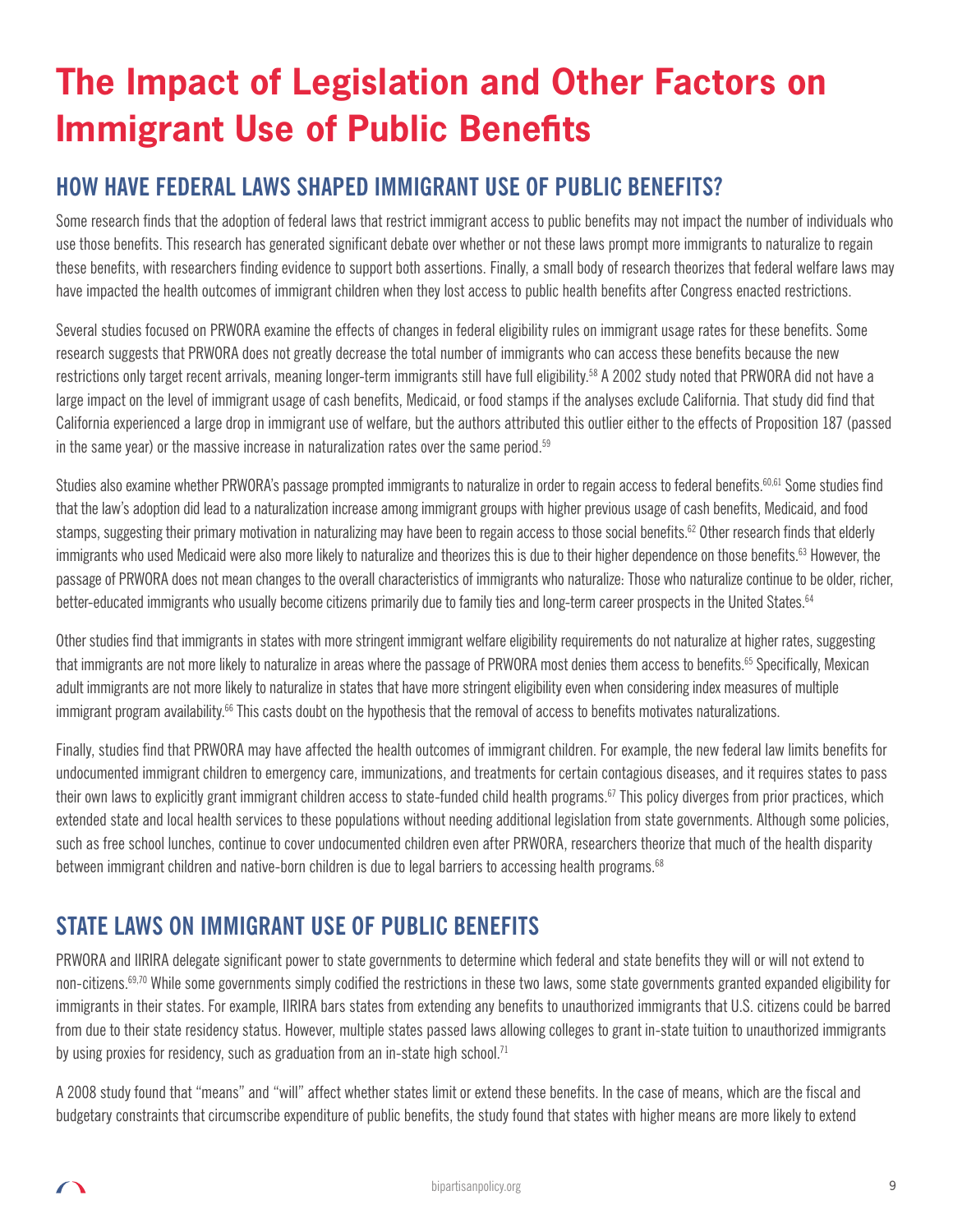benefits to immigrants. A state's social and political configuration that makes extension more likely, its so-called "will", also impacts the extension of benefits: States with more politically liberal populations, a larger Hispanic population, and a higher foreign-born population growth rate have looser requirements for AFDC and TANF assistance for immigrants.<sup>72</sup>

#### **HOW HAVE ENFORCEMENT AND SOCIAL FACTORS IMPACTED IMMIGRANT USE OF PUBLIC BENEFITS?**

Research finds that concerns about immigration enforcement actions can limit immigrant use of public benefits. A 2013 study that examined data from pediatric emergency rooms in Georgia showed that the passage of a stricter immigration enforcement law made Hispanic patients less likely to have public health insurance and more likely to be in a severe medical state.<sup>73</sup> Another study found that increased concerns about immigration enforcement among Hispanic citizens after the Obama administration strengthened information-sharing between local police and immigration authorities led to a drop in SNAP registrations for this group.<sup>74</sup> Other studies show that health benefits that require immigrants to disclose their personal information may generate similar distrust and decrease their use of these services.<sup>75,76</sup> Researchers theorize that citizens reduce their use of services under these policies because their usage may expose undocumented immigrants in their personal networks.<sup>77</sup>

### *The potential loss of immigration benefits can also lead immigrants to decrease their reliance on public services.*

The potential loss of immigration benefits can also lead immigrants to decrease their reliance on public services. A 2013 study found that some immigrants reduced their use of Medicaid to protect their ability to sponsor family members for immigration, which requires individuals to show an ability to financially support themselves and their family members.<sup>78</sup> While immigration law establishes clear guidelines on the levels of financial stability needed to sponsor family members, these findings suggest that the fear of losing immigration benefits due to reliance on public benefits impacts the utilization rate of these services<sup>79,80</sup> (see "Changes to the Public Charge Rule" on page 5).

Finally, an individual's unfamiliarity with the public benefits system can decrease utilization rates. A 2013 study that included interviews with case workers and community leaders with immigrant populations found that—independent of other economic or demographic factor—confusion about new laws and perceptions of tightened eligibility significantly reduced benefits usage.<sup>81</sup> The same study also found that complex paperwork reinforces these barriers, especially if individuals do not have the time or expertise to complete and file these documents. Other studies find that cultural and language barriers can also discourage individuals from using benefits, primarily due to the transaction costs of acquiring the benefits due to these difficulties.<sup>82</sup>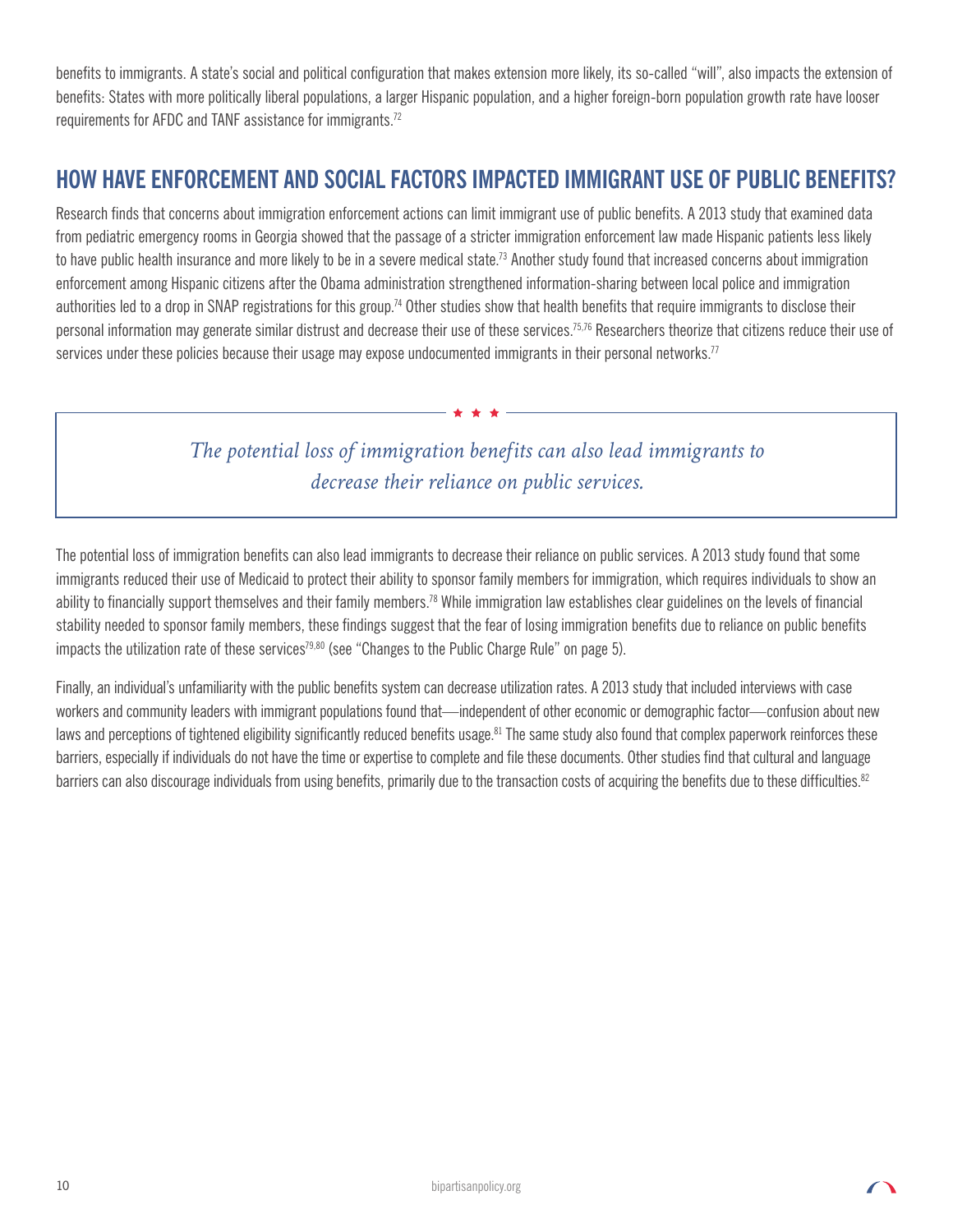# **Conclusion**

Research on immigrant use of public benefits paints a nuanced picture. Some research shows that immigrant-headed households use benefits more than other household configurations and have a negative fiscal impact on these services, especially when accounting for benefits their children use. However, other studies show that individual immigrants use these benefits at lower rates than other groups and strengthen the budgets of federal programs like Social Security because many immigrant workers cannot access the services they fund with their payroll and income taxes. The methodological approaches that researchers use, including which programs they include in their analyses, can shape the outcome of their studies, suggesting that evaluating claims about immigrant use of public benefits should account for the sources of these studies.

BPC's review of the research in this area points to future additional research directions. Some researchers<sup>83</sup> theorize that extending Medicaid and state health benefits to undocumented immigrants would allow state and local governments to save on costs for providing this population with emergency medical care, which is a major fiscal burden on hospitals.<sup>84</sup> While a meta-analysis of 188 peer-reviewed studies published on the topic after the year 2000 concludes that including immigrants in health care markets would make strong financial sense,<sup>85</sup> few empirical studies have measured these claims. There is also a research gap on whether competition for benefits between immigrants and native-born Americans could limit the ability of eligible populations to access these services. Researchers should examine these areas to improve assessments of the impact of immigration on public benefits and whether the extension of these services strengthens the fiscal base of these programs.

Despite the divisions and research gaps in this research, BPC did come to some important conclusions. First, the costs of educating and servicing the children of immigrants or immigrant children does expand the fiscal footprint that immigrant-headed households have on local services, especially with education. However, the productivity of immigrants and their children over the course of their careers does strengthen the financial base of many of these programs through increased productivity, more taxes paid into federal public benefits programs, and lower levels of individual public benefits use. Second, an individual's familiarity with the public benefits system and fears about immigration enforcement may play a larger role in deterring them from using these benefits than federal legislation like PRWORA or state-based laws, which suggests that an individual's circumstances dictate their use of public benefits in the long term.

These conclusions have important implications for the policy debate around immigrant use of public benefits. First, federal, state, and local lawmakers need to work with county and city officials to ensure that local agencies have the funding to provide services for their constituents, including immigrant and non-immigrant children and their parents. Second, lawmakers should provide all individuals who are eligible for public benefits with the resources to navigate this system, especially for public health programs that improve overall community health outcomes. Finally, lawmakers should ensure that the immigration system allows employers to contract foreign-born workers who can meet their needs and strengthen public benefits programs through increased taxes. While immigrant use of public benefits will continue to generate controversy, commonsense approaches to these issues ensure that these services can strengthen the well-being of communities across the United States while remaining fiscally responsible to the taxpayers.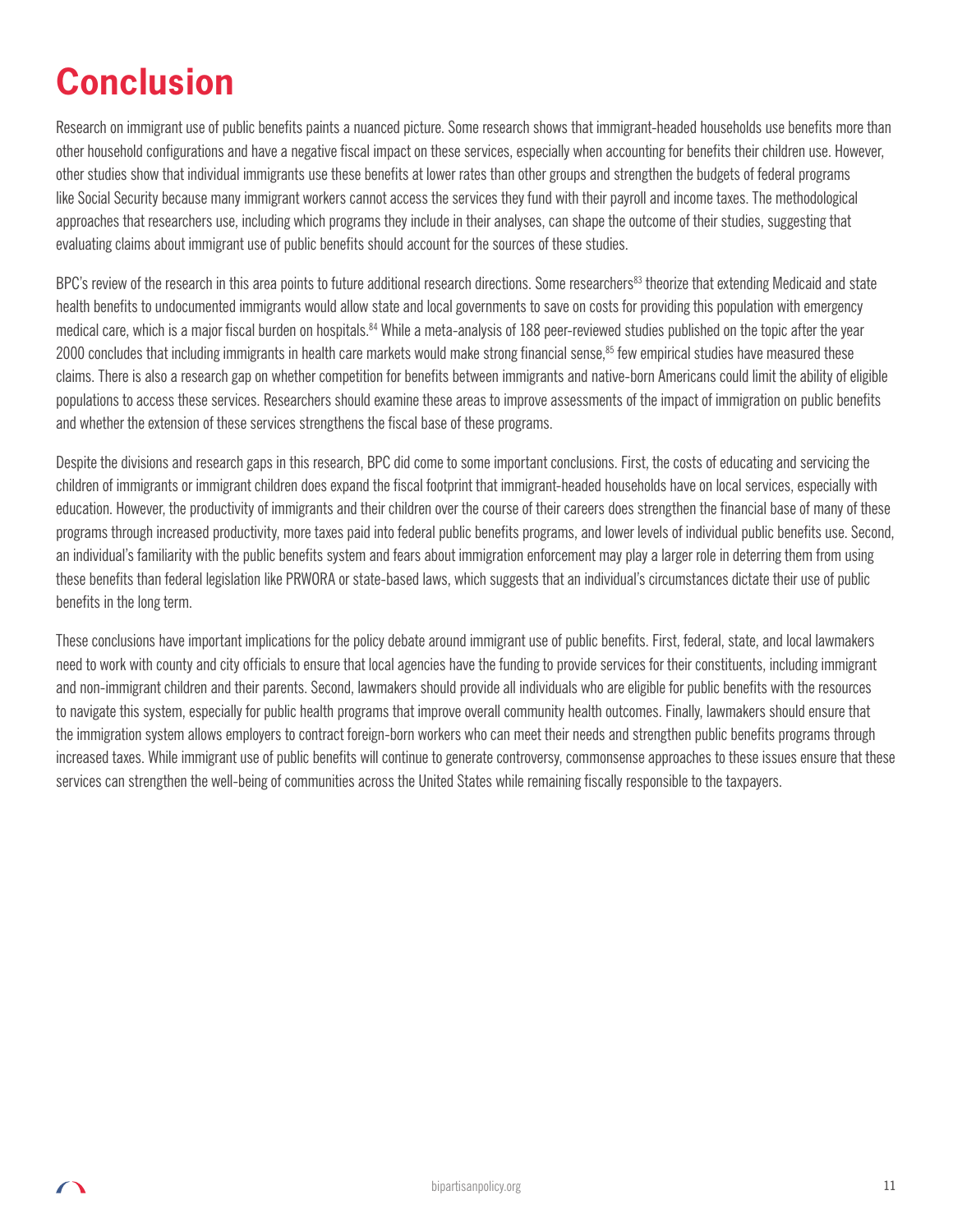# **Appendix: Glossary of Public Benefits**

| Program                                                                                                   | <b>Description</b>                                                                                                                                                           | Availability to Immigrants <sup>86,87</sup>                                                                                                              |
|-----------------------------------------------------------------------------------------------------------|------------------------------------------------------------------------------------------------------------------------------------------------------------------------------|----------------------------------------------------------------------------------------------------------------------------------------------------------|
| Aid to Families with<br>Dependent Children (AFDC)                                                         | Income subsidy for families where father was<br>not present-replaced by TANF in 1996                                                                                         | Available to legal permanent residents                                                                                                                   |
| Children's Health Insurance<br>Program (CHIP)                                                             | Low-cost health insurance program for children<br>in families just over the level of income to receive<br>Medicaid coverage                                                  | Emergency, pre- and post-natal care for any<br>immigrant, and full coverage after five years for<br>legal permanent residents                            |
| General Assistance (GA)                                                                                   | Blanket term for cash assistance programs for<br>low-income individuals, administered by states                                                                              | Heavily dependent on state of residence                                                                                                                  |
| <b>Housing Choice Voucher</b><br>Program, or "Section 8"                                                  | Financial assistance for rent payments for<br>low-income households                                                                                                          | Available to legal permanent residents                                                                                                                   |
| Low-Income Home Energy<br>Assistance Program (LIHEAP)                                                     | Financial assistance program to reduce<br>energy costs for low-income households                                                                                             | Available to legal permanent<br>residents after five years                                                                                               |
| Medicare                                                                                                  | Health insurance program for elderly individuals<br>who paid into the program via payroll taxes during<br>their careers                                                      | Available to legal permanent residents                                                                                                                   |
| Medicaid                                                                                                  | Free health insurance program for individuals<br>below an income threshold                                                                                                   | Emergency services available to any immigrant,<br>and full services for legal permanent residents<br>after five years                                    |
| Refundable Tax Credits,<br>including the Earned Income<br>Tax Credit (EITC) and Child<br>Tax Credit (CTC) | A system of tax credits that allows individuals to<br>lower their taxes and potentially receive a refund<br>from the IRS by claiming deductions in their income<br>tax forms | Available to legal permanent residents and certain<br>employment-based visa holders (undocumented<br>immigrants may be able to use Child Tax Credit)     |
| Supplemental Nutrition<br>Assistance Program (SNAP),<br>or "food stamps"                                  | Financial assistance program for low-income<br>individuals to purchase food                                                                                                  | Provided for legal permanent residents under the<br>age of 18, or who have waited five years                                                             |
| <b>Social Security</b>                                                                                    | Financial assistance and insurance<br>program for elderly workers                                                                                                            | Available to legal permanent residents after five<br>years and 40 quarters of work credit                                                                |
| Supplemental Security<br>Income (SSI)                                                                     | Cash assistance program for low-income<br>individuals who are also elderly or disabled                                                                                       | Available to certain "qualified" permanent and<br>non-permanent immigrants with limited income and<br>resources who aged 65 or older, blind, or disabled |
| Temporary Assistance for<br>Needy Families (TANF)                                                         | Cash assistance program for low-income<br>families with conditions in place meant to<br>motivate job-seeking                                                                 | Some states provide for immigrants on temporary<br>work visas as well as legal permanent residents                                                       |
| Women, Infants, and Children<br>(WIC) assistance                                                          | Program to provide food and health care<br>assistance to pregnant and postpartum<br>women and young children <sup>88</sup>                                                   | Available to all immigrants, including<br>undocumented immigrants <sup>89</sup>                                                                          |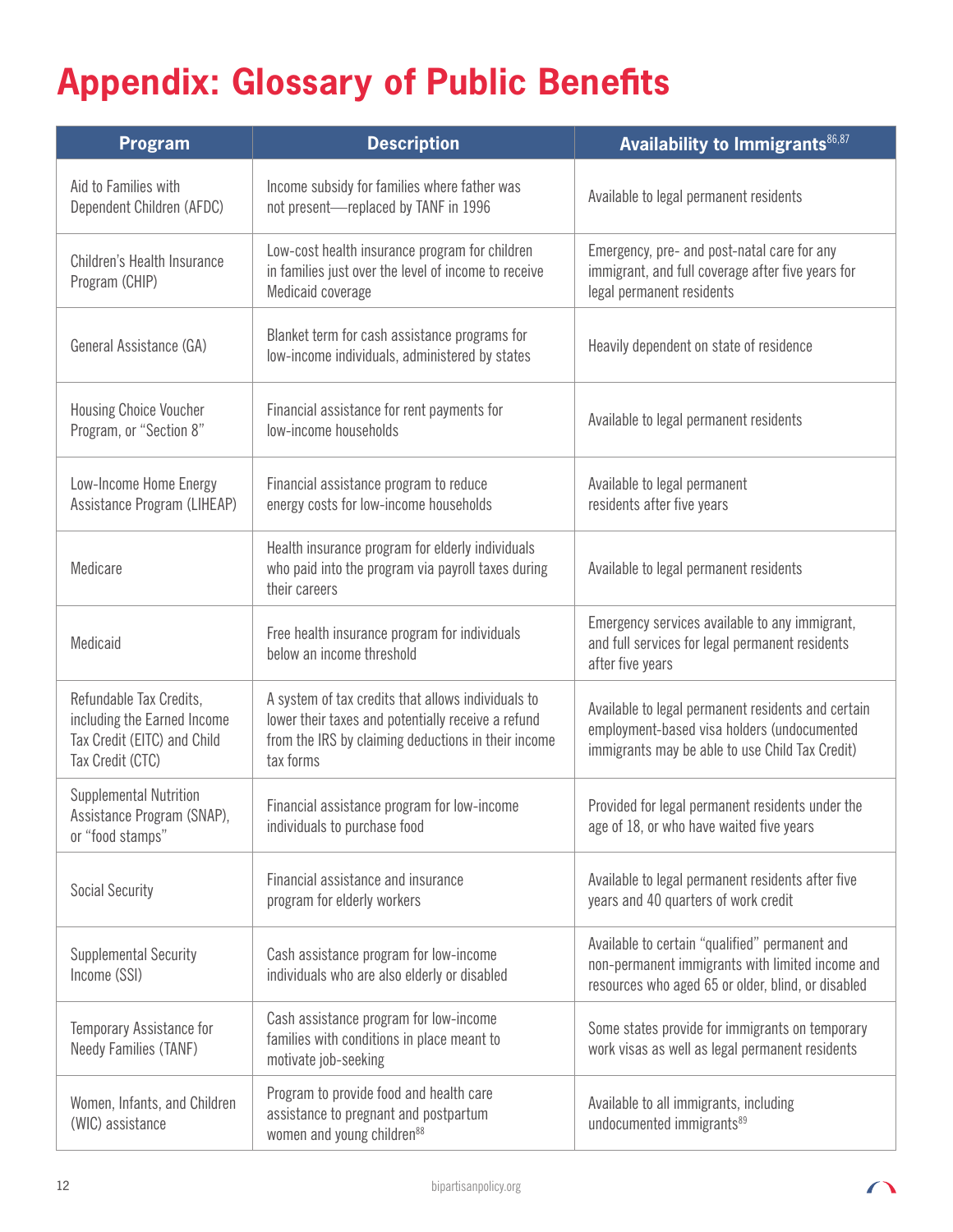## **Endnotes**

- <sup>1</sup> Jacqueline Hagan, et al, "The Effects of Recent Welfare and Immigration Reforms on Immigrants' Access to Health Care," *International Migration Review*, 37(2), 2003.
- <sup>2</sup> Mel Cousins, "Equal Protection: Immigrants' Access to Healthcare and Welfare Benefits," *Hastings Poverty & Law Journal*, 21, 2015.
- <sup>3</sup> Darrell West, "The Costs and Benefits of Immigration," *Political Science Quarterly*, 126(3), 2011.
- <sup>4</sup> Bill Ong Hing, "How Much Do Immigrants Cost? The Methodology Wars," in: *To Be an American: Cultural Pluralism and the Rhetoric of Assimilation* (New York: NYU Press, 1997), 76-106.
- <sup>5</sup> Tanya Broder, Avideh Moussavian, and Jonathan Blazer, "Overview of Immigrant Eligibility for Federal Programs," National Immigration Law Center, December 2015. Available at: https://www.nilc.org/wp-content/uploads/2015/12/overview-immeligfedprograms-2015-12-09.pdf.

<sup>6</sup> Ibid.

- <sup>7</sup> Lila Flavin, et al, "Medical Expenditures on and by Immigrant Populations in the United States: A Systematic Review," *International Journal of Health Services*, 0(0), 2018, 1-21.
- 8 Office of the Assistant Secretary for Planning and Evaluation, "Overview of Immigrants Eligibility for SNAP, TANF, Medicaid, and CHIP," Department of Health and Human Services, March 2012. Available at: https://aspe.hhs.gov/basic-report/overview-immigrants-eligibility-snap-tanf-medicaid-and-chip.

 $9$  Ibid.

- <sup>10</sup> U.S. Citizenship and Immigration Services, "Public Charge," Department of Homeland Security, June 26, 2017. Available at: https://www.uscis.gov/greencard/public-charge.
- <sup>11</sup> Department of Homeland Security, "Inadmissibility on Public Charge Grounds," September 21, 2018. Available at: https://www.dhs.gov/sites/default/files/publications/18\_0921\_USCIS\_Proposed-Rule-Public-Charge.pdf.
- <sup>12</sup> National Immigration Law Center, "The Trump Administration's 'Public Charge' Attack on Immigrant Families," April 12, 2018. Available at: https://www.nilc.org/wp-content/uploads/2018/01/Public-Charge-Fact-Sheet-2018.pdf.
- <sup>13</sup> Dara Lind, "Trump Is Proposing a Regulation that Could Change the Face of Legal Immigration—By Restricting Low-Income Immigrants," *Vox*, September 24, 2018. Available at: https://www.vox.com/2018/9/24/17892350/public-charge-immigration-food-stamps-medicaid-trump.
- <sup>14</sup> Sharon Parrott, Shelby Gonzales, and Liz Schott, "Trump 'Public Charge' Rule Would Prove Particularly Harsh for Pregnant Women and Children," Center on Budget and Policy Priorities, May 1, 2018. Available at: https://www.cbpp.org/research/poverty-and-inequality/trump-public-charge-rule-would-prove-particularly-harsh-for-pregnant.
- <sup>15</sup> Dara Lind, "Trump Is Proposing a Regulation that Could Change the Face of Legal Immigration—By Restricting Low-Income Immigrants," *Vox*, September 24, 2018. Available at: https://www.vox.com/2018/9/24/17892350/public-charge-immigration-food-stamps-medicaid-trump.
- <sup>16</sup> Stuart Anderson, "How Will the Public Charge Rule Impact Employers and Immigrants," *Forbes*, October 1, 2018. Available at: https://www.forbes.com/sites/stuartanderson/2018/10/01/how-will-the-public-charge-rule-harm-employers-and-immigrants/#33f9593a4995.
- <sup>17</sup> Michael Fix and Wendy Zimmerman, "When Should Immigrants Receive Public Benefits?" *Migration World Magazine*, 23(5), 1995.
- <sup>18</sup> Bill Ong Hing, "How Much Do Immigrants Cost? The Methodology Wars," in: *To Be an American: Cultural Pluralism and the Rhetoric of Assimilation* (New York: NYU Press, 1997), 76-106.
- <sup>19</sup> Leighton Ku and Brian Bruen, "Poor Immigrants Use Public Benefits at a Lower Rate than Poor Native-Born Citizens," *Cato Institute Economic Development Bulletin*, 17, 2013. Available at: https://www.cato.org/publications/economic-development-bulletin/poor-immigrants-use-public-benefits-lower-rate-poor.
- <sup>20</sup> Alex Nowrasteh and Robert Orr, "Immigration and the Welfare State," *Cato Institute Research and Policy Brief*, 10, 2018. Available at: https://www.cato.org/publications/immigration-research-policy-brief/immigration-welfare-state-immigrant-native-use-rates.
- <sup>21</sup> Ibid.
- <sup>22</sup> Ibid.
- <sup>23</sup> Ruth Oyelere and Maharouf Oyolola, "Do Immigrant Groups Differ in Welfare Usage? Evidence from the U.S.," *Atlantic Economic Journal*, 39, 2011.
- <sup>24</sup> Madeline Zavodny, "Determinants of Recent Immigrants' Locational Choices," *International Migration Review*, 33(4), 1999.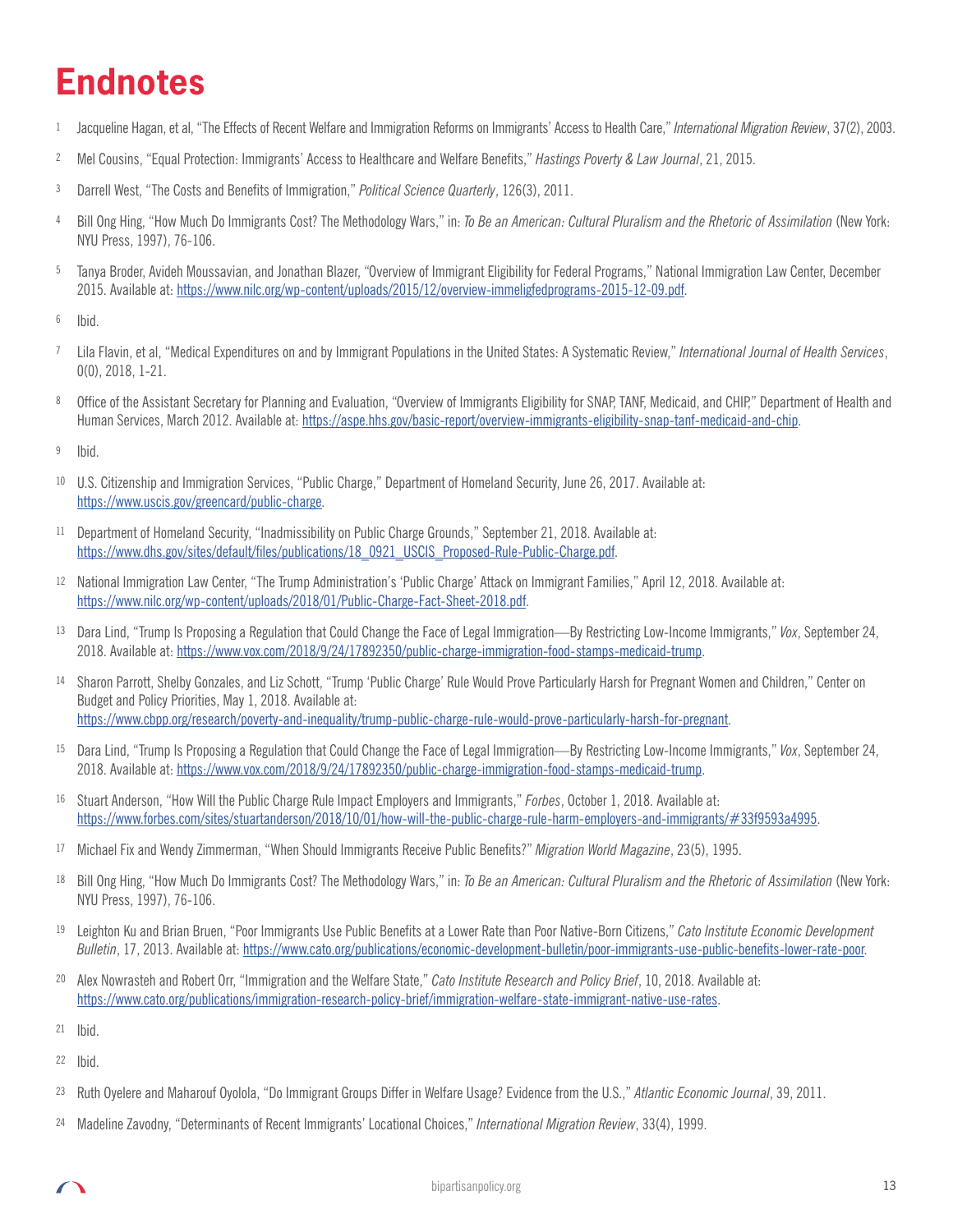- <sup>25</sup> Samuel Hammond, "Denmark's Ghettos and the Dangers of Public Housing," Niskanen Center, 2018. Available at: https://niskanencenter.org/blog/denmark-ghettos-public-housing/.
- <sup>26</sup> Catalina Amuedo-Dorantes and Chad Sparber, "In-State Tuition for Undocumented Immigrants and Its Impact on College Enrollment, Tuition Costs, Student Financial Aid, and Indebtedness," *Regional Science and Urban Economics*, 49, 2014.
- <sup>27</sup> Zachary Gochenour and Alexander Nowrasteh, "The Political Externalities of Immigration: Evidence from the United States," *Cato Institute Working Paper*, 14, 2014. Available at: https://object.cato.org/sites/cato.org/files/pubs/pdf/working-paper-14-3.pdf.
- <sup>28</sup> Bipartisan Policy Center, "The New Middle on Immigration," Immigration Project, July 2018. Available at: https://bipartisanpolicy.org/wp-content/uploads/2018/07/The-New-Middle-on-Immigration.pdf.
- <sup>29</sup> Steven Camarota, "Welfare Use by Legal and Illegal Immigrant Households," Center for Immigration Studies, 2015. Available at: https://cis.org/sites/cis.org/files/camarota-welfare-illegals\_1.pdf.
- <sup>30</sup> Leighton Ku and Brian Bruen, "Poor Immigrants Use Public Benefits at a Lower Rate than Poor Native-Born Citizens," *Cato Institute Economic Development Bulletin*, 17, 2013.
- <sup>31</sup> Leighton Ku and Brian Bruen, "Poor Immigrants Use Public Benefits at a Lower Rate than Poor Native-Born Citizens," *Cato Institute Economic Development Bulletin*, 17, 2013.
- <sup>32</sup> Alex Nowrasteh and Robert Orr, "Immigration and the Welfare State," *Cato Institute Research and Policy Brief*, 10, 2018.
- <sup>33</sup> Jason Richwine, "The Cost of Welfare Use by Immigrant and Native Households," Center for Immigration Studies, 2016. Available at: https://cis.org/sites/cis.org/files/richwine-welfare-cost\_0.pdf.
- <sup>34</sup> Steven Camarota, "Welfare Use by Legal and Illegal Immigrant Households," Center for Immigration Studies, 2015. Available at: https://cis.org/sites/cis.org/files/camarota-welfare-illegals\_1.pdf.
- <sup>35</sup> Francine Blau, et al, "The Economic and Fiscal Consequences of Immigration," National Academies Press, 2016.
- <sup>36</sup> Leighton Ku and Brian Bruen, "Poor Immigrants Use Public Benefits at a Lower Rate than Poor Native-Born Citizens," *Cato Institute Economic Development Bulletin*, 17, 2013.
- <sup>37</sup> Francine Blau, et al, "The Economic and Fiscal Consequences of Immigration," National Academies Press, 2016. This study is the second version of the organization's examination of the fiscal and economic impacts of immigration in the United States. It is considered to be the definitive study on this issue due to its scope and balance of experts who contributed to the study.
- <sup>38</sup> Bill Ong Hing, "How Much Do Immigrants Cost? The Methodology Wars," in: *To Be an American: Cultural Pluralism and the Rhetoric of Assimilation* (New York: NYU Press, 1997), 76-106.
- <sup>39</sup> Darrell West, "The Costs and Benefits of Immigration," *Political Science Quarterly*, 126(3), 2011.
- <sup>40</sup> Ruth Oyelere and Maharouf Oyolola, "Do Immigrant Groups Differ in Welfare Usage? Evidence from the U.S.," *Atlantic Economic Journal*, 39, 2011.
- <sup>41</sup> Ibid.
- <sup>42</sup> Steven Camarota, "Immigration from Mexico: Assessing the Impact on the United States," Center for Immigration Studies, July 2001. Available at: https://cis.org/sites/cis.org/files/articles/2001/mexico/mexico.pdf.
- <sup>43</sup> Michael Fix and Wendy Zimmerman, "When Should Immigrants Receive Public Benefits?" *Migration World Magazine*, 23(5), 1995.
- <sup>44</sup> Bill Ong Hing, "How Much Do Immigrants Cost? The Methodology Wars," in: *To Be an American: Cultural Pluralism and the Rhetoric of Assimilation* (New York: NYU Press, 1997), 76-106.
- <sup>45</sup> Ibid.
- <sup>46</sup> Madeline Zavodny, "Determinants of Recent Immigrants' Locational Choices," *International Migration Review*, 33(4), 1999.
- <sup>47</sup> Bill Ong Hing, "How Much Do Immigrants Cost? The Methodology Wars," in: *To Be an American: Cultural Pluralism and the Rhetoric of Assimilation* (New York: NYU Press, 1997), 76-106.
- <sup>48</sup> Jason Richwine, "The Cost of Welfare Use by Immigrant and Native Households," Center for Immigration Studies, 2016. Available at: https://cis.org/sites/cis.org/files/richwine-welfare-cost\_0.pdf.

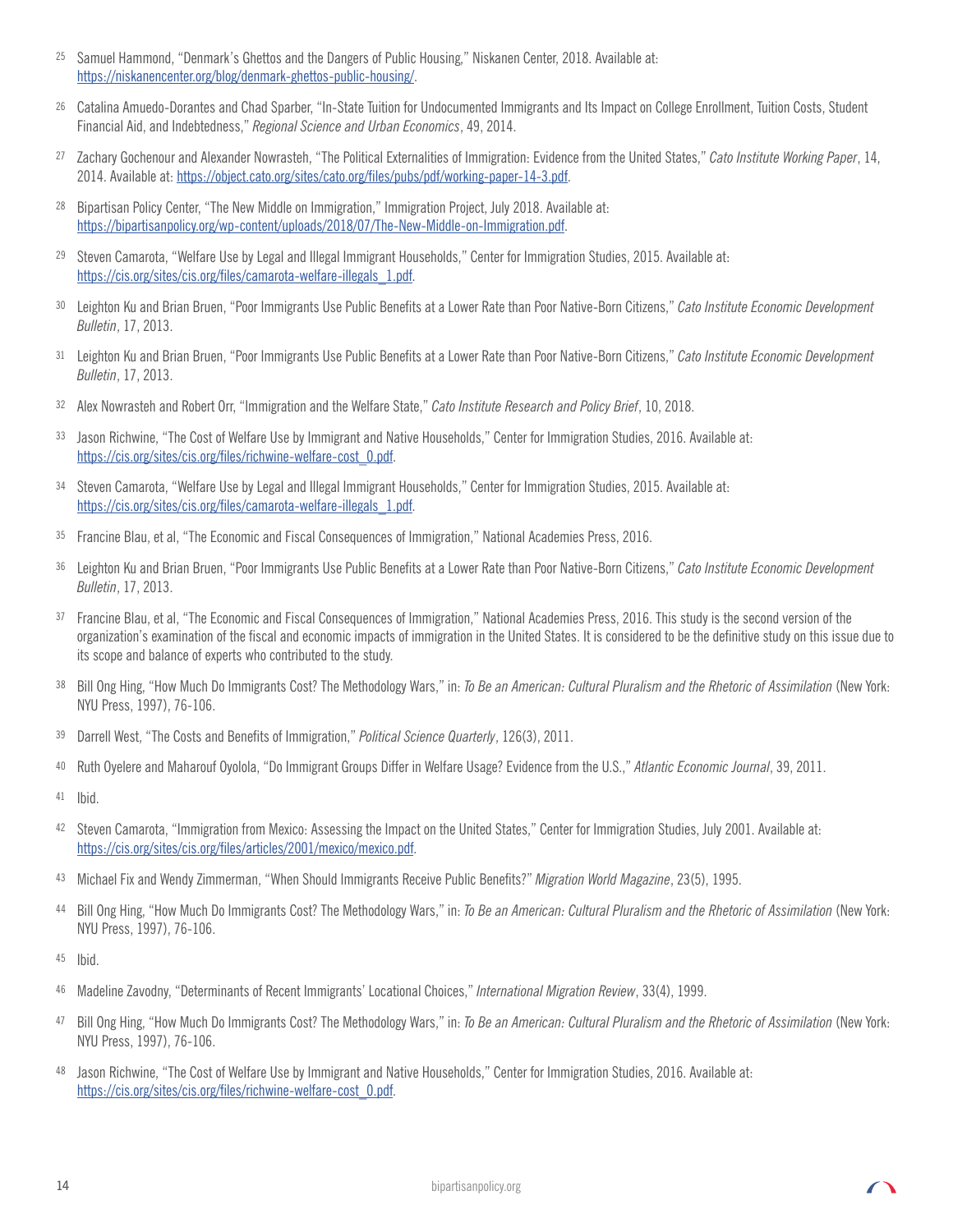- Patrick Glen, "Health Care and the Illegal Immigrant," *Health Matrix*, 23(1), 2013.
- Steven Camarota, "Immigration from Mexico: Assessing the Impact on the United States," Center for Immigration Studies, July 2001. Available at: https://cis.org/sites/cis.org/files/articles/2001/mexico/mexico.pdf.
- Bill Ong Hing, "How Much Do Immigrants Cost? The Methodology Wars," in: *To Be an American: Cultural Pluralism and the Rhetoric of Assimilation* (New York: NYU Press, 1997), 76-106.
- Francine Blau, et al, "The Economic and Fiscal Consequences of Immigration," National Academies Press, 2016.
- Jason Richwine, "The Cost of Welfare Use by Immigrant and Native Households," Center for Immigration Studies, 2016. Available at: https://cis.org/sites/cis.org/files/richwine-welfare-cost\_0.pdf.
- Bill Ong Hing, "How Much Do Immigrants Cost? The Methodology Wars," in: *To Be an American: Cultural Pluralism and the Rhetoric of Assimilation* (New York: NYU Press, 1997), 76-106.
- Francine Blau, et al, "The Economic and Fiscal Consequences of Immigration," National Academies Press, 2016.
- Ibid.
- Ibid.
- Steven Camarota, "Immigration from Mexico: Assessing the Impact on the United States," Center for Immigration Studies, July 2001. Available at: https://cis.org/sites/cis.org/files/articles/2001/mexico/mexico.pdf.
- George Borjas, "Welfare Reform and Immigrant Participation in Welfare Programs," *International Migration Review*, 36(4), 2002.
- Michael Fix and Wendy Zimmerman, "When Should Immigrants Receive Public Benefits?" *Migration World Magazine*, 23(5), 1995.
- Kelly Stamper Ballistreri and Jennifer Van Hook, "The More Things Change the More They Stay the Same: Mexican Naturalization Before and After Welfare Reform," *International Migration Review*, 38(1), 2004.
- George Borjas, "Welfare Reform and Immigrant Participation in Welfare Programs," *International Migration Review*, 36(4), 2002.
- Yunju Nam and Wooksoo Kim, "Welfare Reform and Elderly Immigrants' Naturalization: Access to Public Benefits as an Incentive for Naturalization in the United States," *International Migration Review*, 46(3), 2012.
- Kelly Stamper Ballistreri and Jennifer Van Hook, "The More Things Change the More They Stay the Same: Mexican Naturalization Before and After Welfare Reform," *International Migration Review*, 38(1), 2004.
- Ibid.
- Ibid.
- David Deterding, "A Deference-Based Dilemma: The Implications of *Lewis v. Thompson* for Access to Non-Emergency Health Benefits for Undocumented Alien Children," *St. Louis Law Journal*, 52, 2008.
- Fernando Mendoza, "Health Disparities and Children in Immigrant Families: A Research Agenda," *Pediatrics*, 143(3), 2009.
- Kelly Stamper Ballistreri and Jennifer Van Hook, "The More Things Change the More They Stay the Same: Mexican Naturalization Before and After Welfare Reform," *International Migration Review*, 38(1), 2004.
- Deborah Graefe, et al, "Immigrants' TANF Eligibility, 1996-2003: What Explains the New Across-State Inequalities?" *International Migration Review*, 42(1), 2008.
- Kyle Colvin, "In-State Tuition and Illegal Immigrants: An Analysis of *Martinez v. Regents of the University of California*," *BYU Education and Law Journal*, 2010.
- Deborah Graefe, et al, "Immigrants' TANF Eligibility, 1996-2003: What Explains the New Across-State Inequalities?" *International Migration Review*, 42(1), 2008.
- Jacob Beniflah, et al, "Effects of Immigration Enforcement Legislation on Hispanic Pediatric Patient Visits to the Pediatric Emergency Department," *Clinical Pediatrics*, 52(12), 2013.
- Marcella Alsan and Crystal Yang, "Fear and the Safety Net: Evidence from Secure Communities," National Bureau of Economic Research, 2018. Available at: http://www.nber.org/papers/w24731.
- Patrick Glen, "Health Care and the Illegal Immigrant," *Health Matrix*, 23(1), 2013.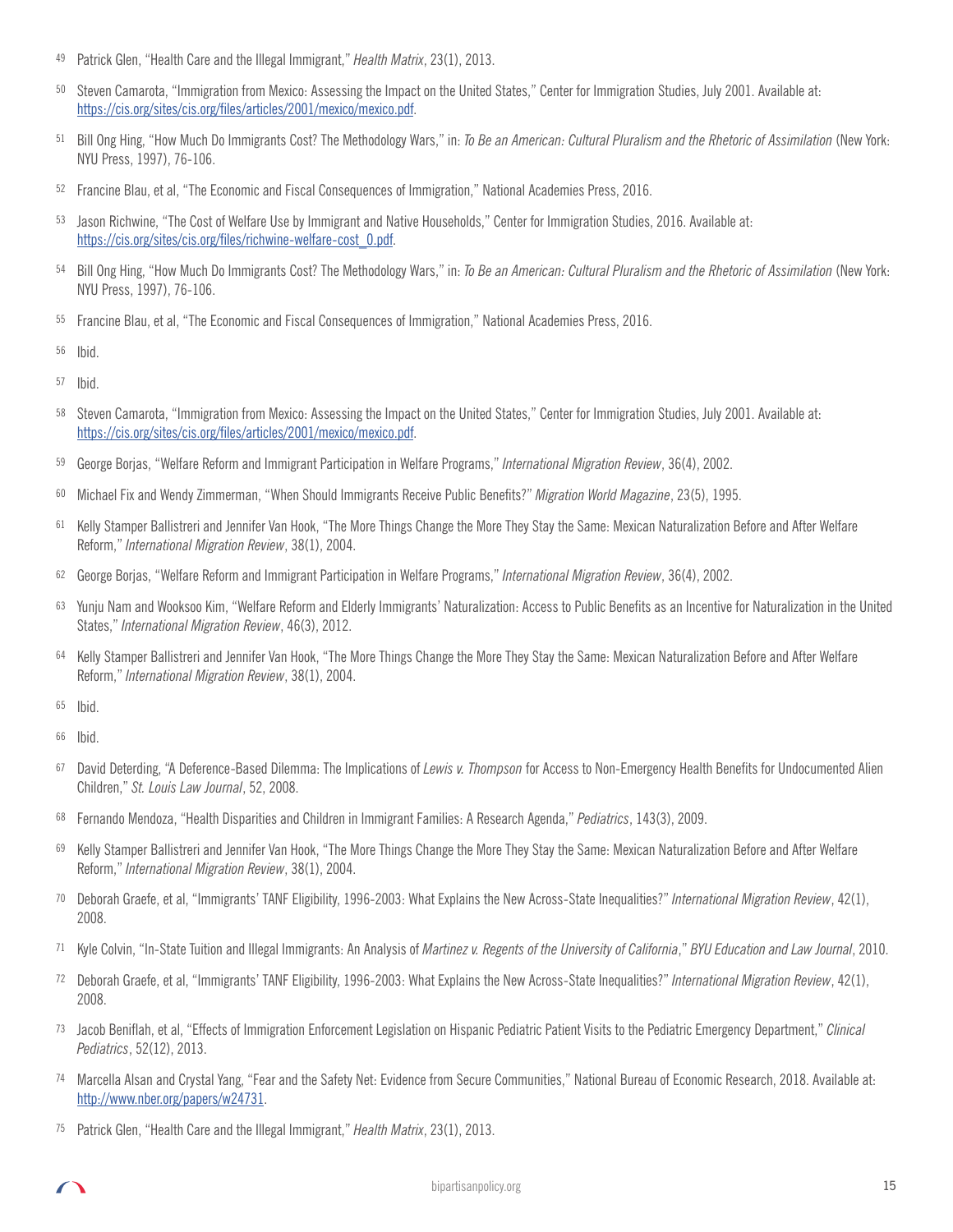- <sup>76</sup> Susan Okie, "Immigrants and Health Care—At the Intersection of Two Broken Systems," *New England Journal of Medicine*, 357(6), 2007.
- <sup>77</sup> Marcella Alsan and Crystal Yang, "Fear and the Safety Net: Evidence from Secure Communities," National Bureau of Economic Research, 2018. Available at: http://www.nber.org/papers/w24731.
- <sup>78</sup> Jacqueline Hagan, et al, "The Effects of Recent Welfare and Immigration Reforms on Immigrants' Access to Health Care," *International Migration Review*, 37(2), 2003.
- <sup>79</sup> Jacob Beniflah, et al, "Effects of Immigration Enforcement Legislation on Hispanic Pediatric Patient Visits to the Pediatric Emergency Department," *Clinical Pediatrics*, 52(12), 2013.
- <sup>80</sup> Jacqueline Hagan, et al, "The Effects of Recent Welfare and Immigration Reforms on Immigrants' Access to Health Care," *International Migration Review*, 37(2), 2003.
- <sup>81</sup> Ibid.
- <sup>82</sup> Susan Okie, "Immigrants and Health Care—At the Intersection of Two Broken Systems," *New England Journal of Medicine*, 357(6), 2007.
- <sup>83</sup> Patrick Glen, "Health Care and the Illegal Immigrant," *Health Matrix*, 23(1), 2013.
- <sup>84</sup> Ibid.
- <sup>85</sup> Lila Flavin, et al, "Medical Expenditures on and by Immigrant Populations in the United States: A Systematic Review," *International Journal of Health Services*, 0(0), 2018, 1-21.
- <sup>86</sup> Kenneth Megan and Theresa Cardinal Brown, "America's Demographic Challenge: Understanding the Role of Immigration," Bipartisan Policy Center, 2017. Available at: https://bipartisanpolicy.org/wp-content/uploads/2017/08/BPC-Immigration-Americas-Demographic-Challenge.pdf.
- <sup>87</sup> National Immigration Law Center, "Low-Income Home Energy (LIHEAP) and Weatherization Assistance Programs (WAP)," 2006. Available at: https://www.nilc.org/wp-content/uploads/2016/03/liheapwap\_pp150-51\_053006.pdf.
- 88 Benefits.gov, "District of Columbia Special Supplemental Nutrition Program for Women, Infants, and Children (WIC)," Food and Nutrition. Available at: https://www.benefits.gov/benefits/benefit-details/2047.
- <sup>89</sup> Molly Redden, "Undocumented immigrants avoid vital nutrition services for fear of deportation," *The Guardian*, May 9, 2017. Available at: https://www.theguardian.com/us-news/2017/may/09/undocumented-immigrants-wic-nutrition-services-deportation.

 $\sqrt{ }$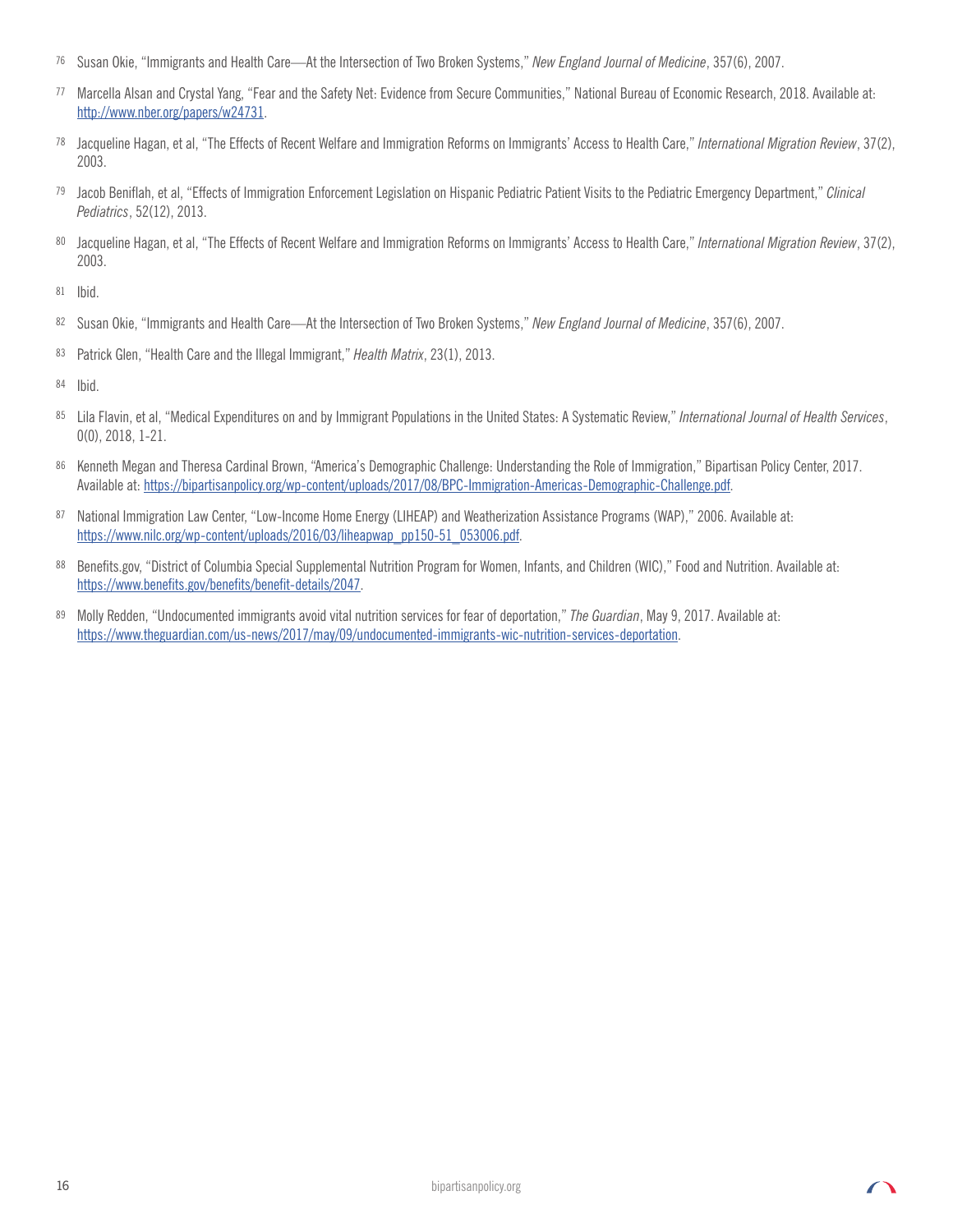## **Notes**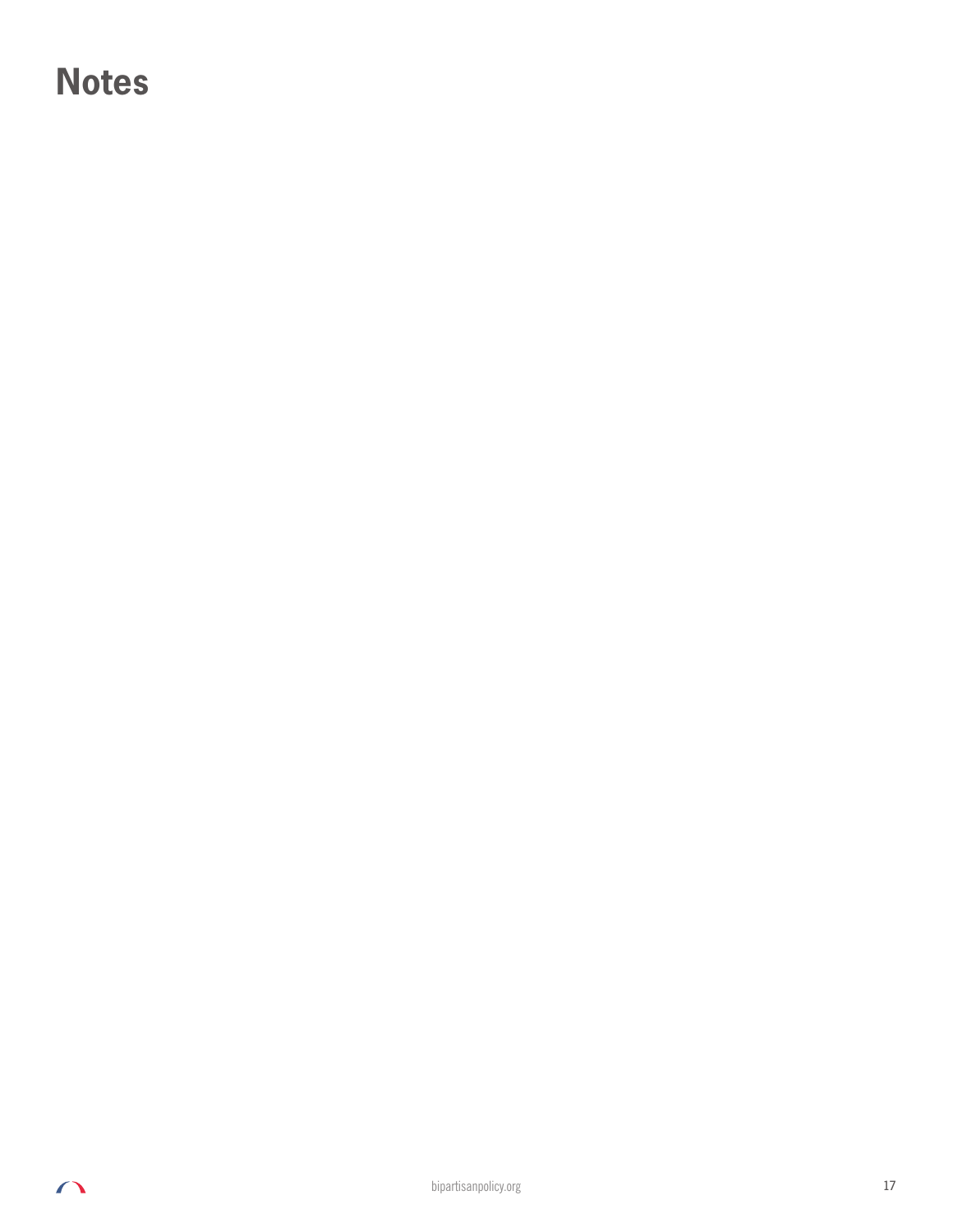## **Notes**

$$
\bigcap
$$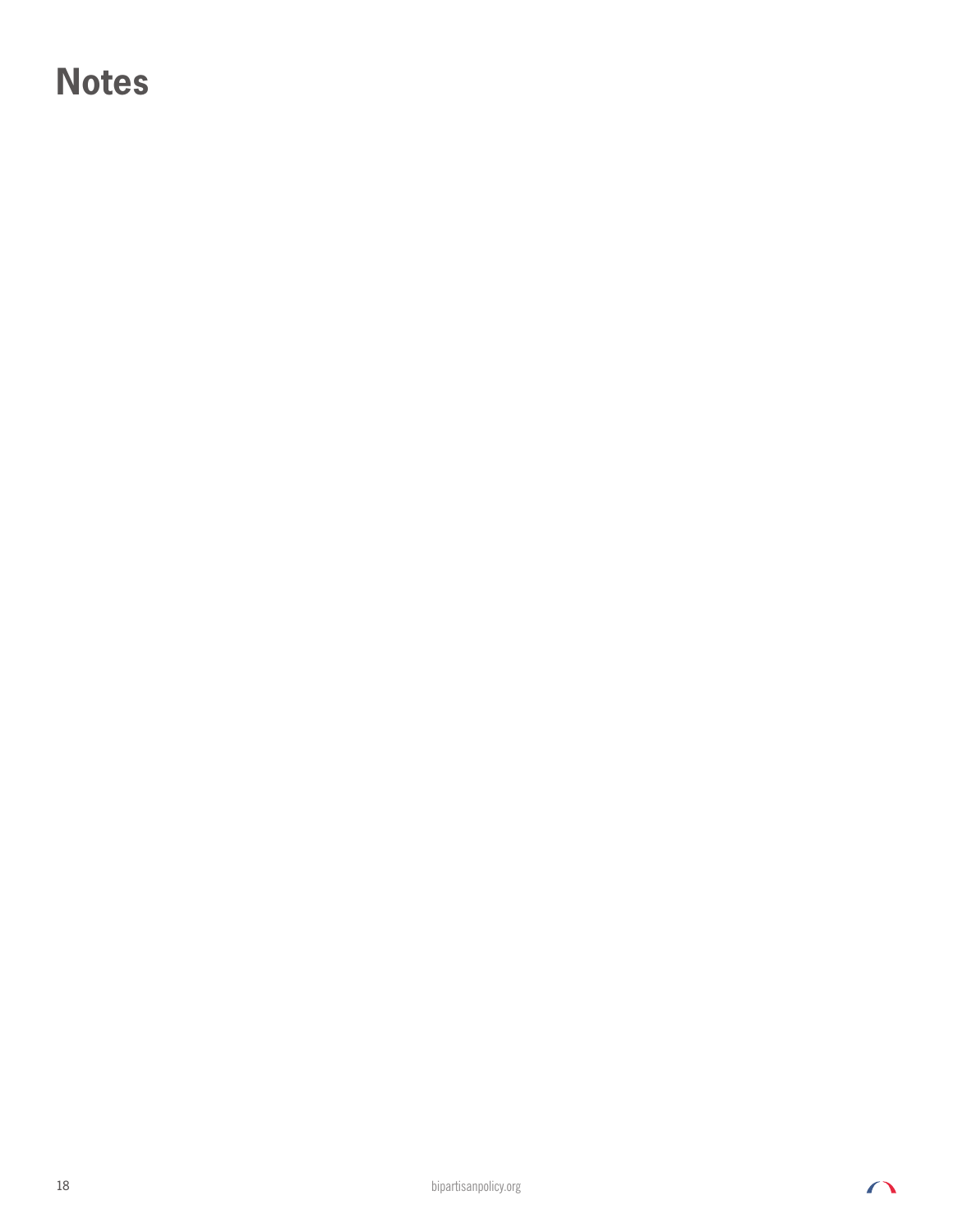

The Bipartisan Policy Center is a non-profit organization that combines the best ideas from both parties to promote health, security, and opportunity for all Americans. BPC drives principled and politically viable policy solutions through the power of rigorous analysis, painstaking negotiation, and aggressive advocacy.

#### **bipartisanpolicy.org | 202-204-2400 1225 Eye Street NW, Suite 1000 Washington, D.C. 20005**

V @BPC\_Bipartisan

f facebook.com/BipartisanPolicyCenter

 $\sigma$ instagram.com/BPC\_Bipartisan

## **BPC POLICY AREAS**

**Economy**

**Education**

**Energy**

**Evidence**

**Finance**

**Governance**

**Health**

**Housing**

**Immigration**

**Infrastructure**

**National Security**